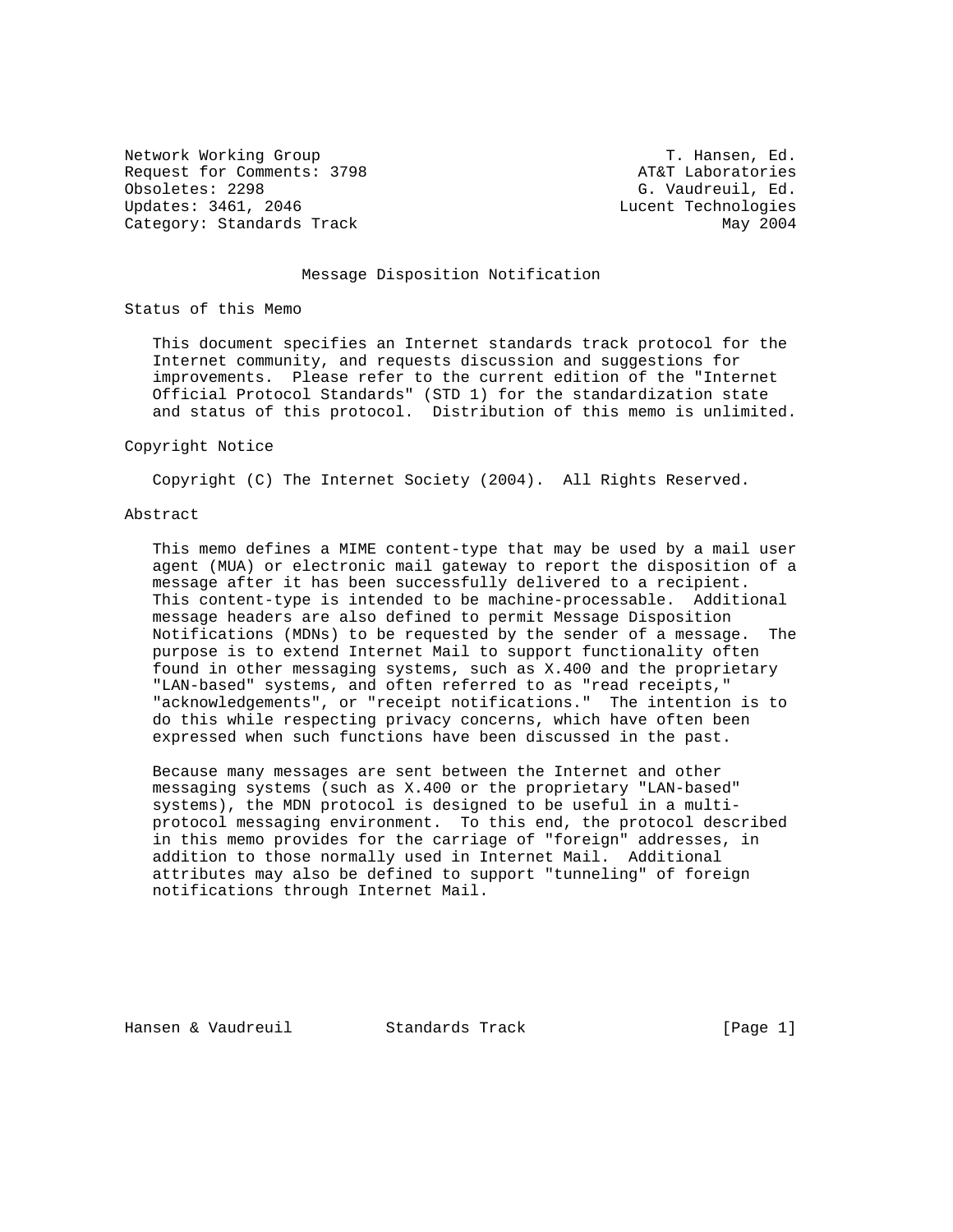| $1$ . |                                                                   | $\overline{3}$  |
|-------|-------------------------------------------------------------------|-----------------|
|       | 1.1.                                                              | $\mathbf{3}$    |
|       | 1.2.                                                              | $\overline{3}$  |
|       | 1.3.<br>$Terminology.$                                            | $\overline{4}$  |
| $2$ . | Requesting Message Disposition Notifications                      | $\overline{4}$  |
|       | 2.1.<br>The Disposition-Notification-To Header                    | $\overline{4}$  |
|       | The Disposition-Notification-Options Header.<br>2.2.              | $6\overline{6}$ |
|       | The Original-Recipient Header.<br>2.3.                            | $\overline{7}$  |
|       | Use with the Message/Partial Content Type.<br>2.4.                | 8               |
| 3.    | FORMAT OF A MESSAGE DISPOSITION NOTIFICATION 8                    |                 |
|       | The message/disposition-notification content-type.<br>3.1.        | $\overline{9}$  |
|       | Message/disposition-notification Fields. 11<br>3.2.               |                 |
|       | 3.3.                                                              |                 |
| 4.    |                                                                   |                 |
| 5.    | Conformance and Usage Requirements 18                             |                 |
| б.    |                                                                   |                 |
|       | 6.1.                                                              |                 |
|       | 6.2.                                                              |                 |
|       | 6.3.                                                              |                 |
|       | 6.4.                                                              |                 |
| 7.    |                                                                   |                 |
| 8.    | Guidelines for Gatewaying MDNS 22                                 |                 |
|       | 8.1. Gatewaying from other mail systems to MDNs 23                |                 |
|       | 8.2. Gatewaying from MDNs to other mail systems 23                |                 |
|       | 8.3. Gatewaying of MDN-requests to other mail systems 24          |                 |
| 9.    |                                                                   |                 |
| 10.   |                                                                   |                 |
|       | 10.1. Disposition-Notification-Options header parameter names. 26 |                 |
|       | 10.2. Disposition modifier names 26                               |                 |
|       | 10.3. MDN extension field names. 26                               |                 |
|       |                                                                   |                 |
|       |                                                                   |                 |
|       | 12.1. Normative References 27                                     |                 |
|       |                                                                   |                 |
|       | 12.2. Informative References 28                                   |                 |
|       | Appendix A - Changes from RFC 2298 29                             |                 |
|       |                                                                   |                 |
|       |                                                                   |                 |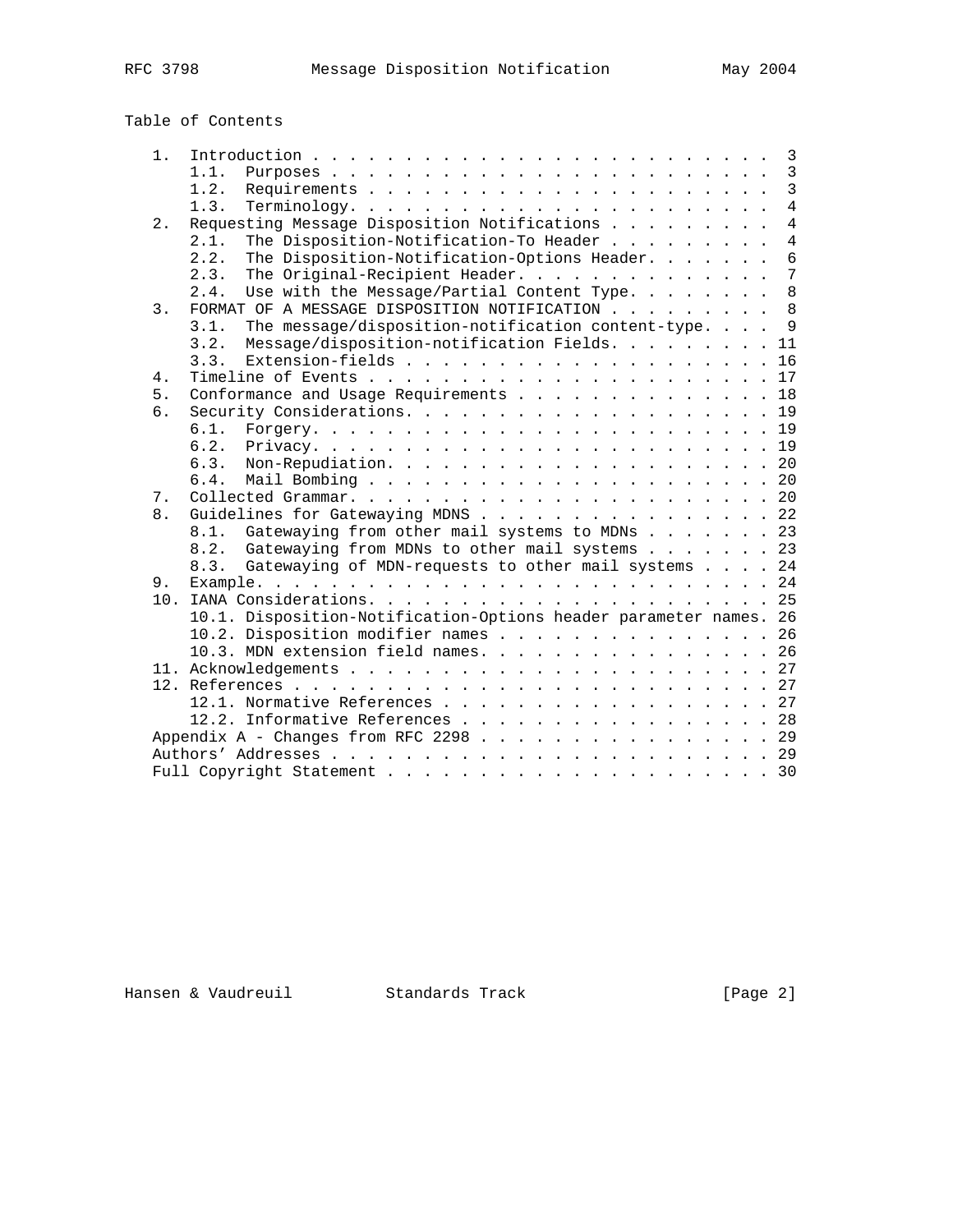## 1. Introduction

 This memo defines a [RFC-MIME-MEDIA] content-type for message disposition notifications (MDNs). An MDN can be used to notify the sender of a message of any of several conditions that may occur after successful delivery, such as display of the message contents, printing of the message, deletion (without display) of the message, or the recipient's refusal to provide MDNs. The "message/disposition-notification" content-type defined herein is intended for use within the framework of the "multipart/report" content type defined in [RFC-REPORT].

 This memo defines the format of the notifications and the [RFC- MSGFMT] headers used to request them.

## 1.1. Purposes

The MDNs defined in this memo are expected to serve several purposes:

- (a) Inform human beings of the disposition of messages after successful delivery, in a manner that is largely independent of human language;
- (b) Allow mail user agents to keep track of the disposition of messages sent, by associating returned MDNs with earlier message transmissions;
- (c) Convey disposition notification requests and disposition notifications between Internet Mail and "foreign" mail systems via a gateway;
- (d) Allow "foreign" notifications to be tunneled through a MIME capable message system and back into the original messaging system that issued the original notification, or even to a third messaging system;
- (e) Allow language-independent, yet reasonably precise, indications of the disposition of a message to be delivered.

# 1.2. Requirements

 These purposes place the following constraints on the notification protocol:

(a) It must be readable by humans, and must be machine-parsable.

Hansen & Vaudreuil Standards Track [Page 3]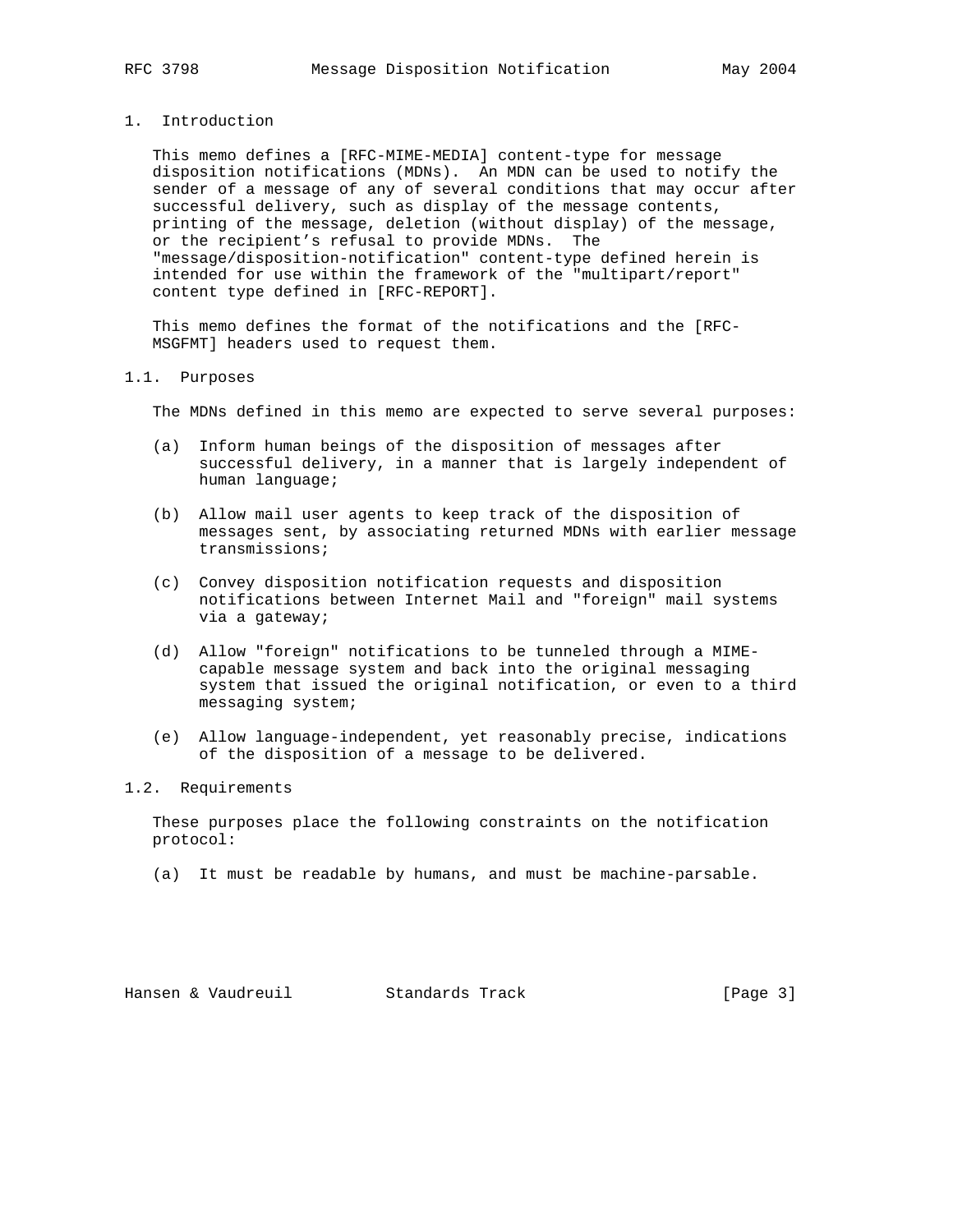- (b) It must provide enough information to allow message senders (or their user agents) to unambiguously associate an MDN with the message that was sent and the original recipient address for which the MDN was issued (if such information is available), even if the message was forwarded to another recipient address.
- (c) It must also be able to describe the disposition of a message independent of any particular human language or of the terminology of any particular mail system.
- (d) The specification must be extensible in order to accommodate future requirements.
- 1.3. Terminology

 The key words "MUST", "MUST NOT", "REQUIRED", "SHALL", "SHALL NOT", "SHOULD", "SHOULD NOT", "RECOMMENDED", "MAY", and "OPTIONAL" in this document are to be interpreted as described in [RFC-KEYWORDS].

 All syntax descriptions use the ABNF specified by [RFC-MSGFMT], in which the lexical tokens (used below) are defined: "atom", "CRLF", "mailbox", "msg-id", and "text". The following lexical tokens are defined in the definition of the Content-Type header in [RFC-MIME- BODY]: "attribute" and "value".

2. Requesting Message Disposition Notifications

 Message disposition notifications are requested by including a Disposition-Notification-To header in the message. Further information to be used by the recipient's MUA in generating the MDN may be provided by also including Original-Recipient and/or Disposition-Notification-Options headers in the message.

2.1. The Disposition-Notification-To Header

 A request for the receiving user agent to issue message disposition notifications is made by placing a Disposition-Notification-To header into the message. The syntax of the header is

 mdn-request-header = "Disposition-Notification-To" ":" mailbox \*("," mailbox)

 The presence of a Disposition-Notification-To header in a message is merely a request for an MDN. The recipients' user agents are always free to silently ignore such a request. Alternatively, an explicit denial of the request for information about the disposition of the message may be sent using the "denied" disposition in an MDN.

Hansen & Vaudreuil Standards Track [Page 4]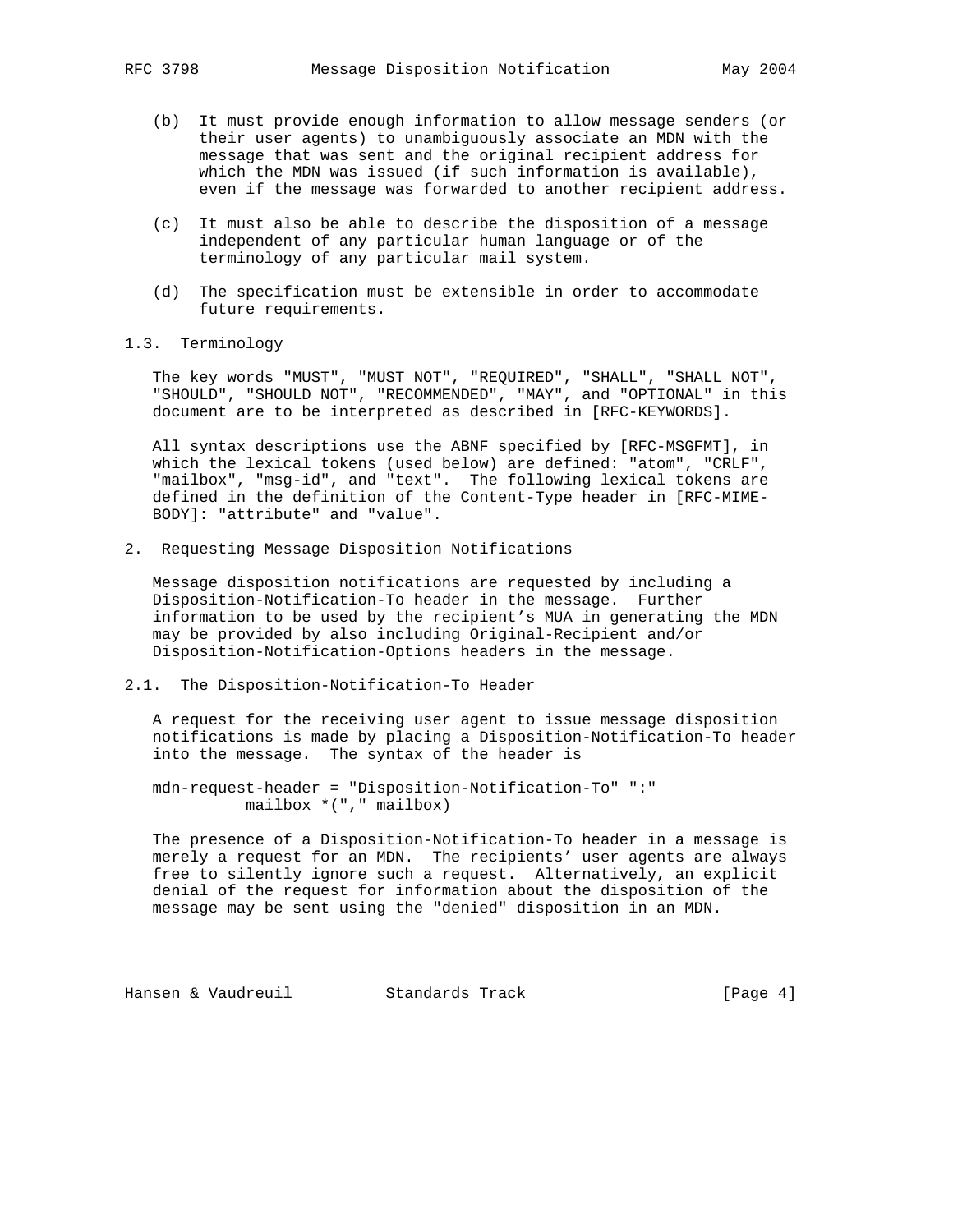An MDN MUST NOT itself have a Disposition-Notification-To header. An MDN MUST NOT be generated in response to an MDN.

 A user agent MUST NOT issue more than one MDN on behalf of each particular recipient. That is, once an MDN has been issued on behalf of a recipient, no further MDNs may be issued on behalf of that recipient, even if another disposition is performed on the message. However, if a message is forwarded, an MDN may have been issued for the recipient doing the forwarding and the recipient of the forwarded message may also cause an MDN to be generated.

 While Internet standards normally do not specify the behavior of user interfaces, it is strongly recommended that the user agent obtain the user's consent before sending an MDN. This consent could be obtained for each message through some sort of prompt or dialog box, or globally through the user's setting of a preference. The user might also indicate globally that MDNs are to never be sent or that a "denied" MDN is always sent in response to a request for an MDN.

 MDNs SHOULD NOT be sent automatically if the address in the Disposition-Notification-To header differs from the address in the Return-Path header (see [RFC-MSGFMT]). In this case, confirmation from the user SHOULD be obtained, if possible. If obtaining consent is not possible (e.g., because the user is not online at the time), then an MDN SHOULD NOT be sent.

 Confirmation from the user SHOULD be obtained (or no MDN sent) if there is no Return-Path header in the message, or if there is more than one distinct address in the Disposition-Notification-To header.

 The comparison of the addresses should be done using only the addr spec (local-part "@" domain) portion, excluding any phrase and route. The comparison MUST be case-sensitive for the local-part and case insensitive for the domain part.

 If the message contains more than one Return-Path header, the implementation may pick one to use for the comparison, or treat the situation as a failure of the comparison.

 The reason for not automatically sending an MDN if the comparison fails or more than one address is specified is to reduce the possibility of mail loops and of MDNs being used for mail bombing.

 A message that contains a Disposition-Notification-To header SHOULD also contain a Message-ID header as specified in [RFC-MSGFMT]. This will permit automatic correlation of MDNs with their original messages by user agents.

Hansen & Vaudreuil Standards Track [Page 5]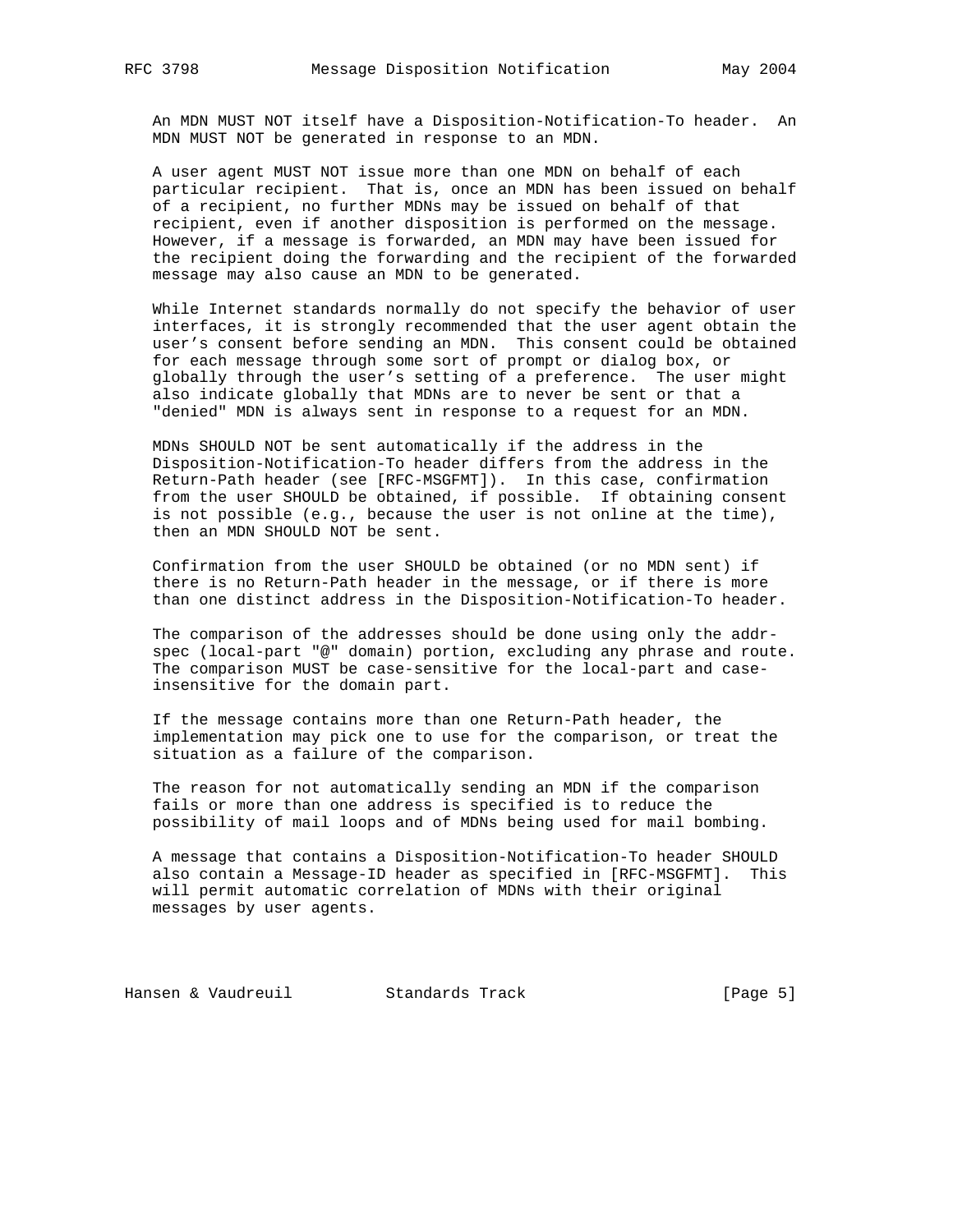If the request for message disposition notifications for some recipients and not others is desired, two copies of the message should be sent, one with a Disposition-Notification-To header and one without. Many of the other headers of the message (e.g., To, Cc) will be the same in both copies. The recipients in the respective message envelopes determine for whom message disposition notifications are requested and for whom they are not. If desired, the Message-ID header may be the same in both copies of the message. Note that there are other situations (e.g., Bcc) in which it is necessary to send multiple copies of a message with slightly different headers. The combination of such situations and the need to request MDNs for a subset of all recipients may result in more than two copies of a message being sent, some with a Disposition- Notification-To header and some without.

 Messages posted to newsgroups SHOULD NOT have a Disposition- Notification-To header.

2.2. The Disposition-Notification-Options Header

 Future extensions to this specification may require that information be supplied to the recipient's MUA for additional control over how and what MDNs are generated. The Disposition-Notification-Options header provides an extensible mechanism for such information. The syntax of this header is as follows:

```
 Disposition-Notification-Options =
           "Disposition-Notification-Options" ":"
                          disposition-notification-parameters
```
disposition-notification-parameters = parameter \*(";" parameter)

parameter = attribute "=" importance "," value \*("," value)

```
 importance = "required" / "optional"
```
 An importance of "required" indicates that interpretation of the parameter is necessary for proper generation of an MDN in response to this request. If an MUA does not understand the meaning of the parameter, it MUST NOT generate an MDN with any disposition type other than "failed" in response to the request. An importance of "optional" indicates that an MUA that does not understand the meaning of this parameter MAY generate an MDN in response anyway, ignoring the value of the parameter.

 No parameters are defined in this specification. Parameters may be defined in the future by later revisions or extensions to this specification. Parameter attribute names beginning with "X-" will

Hansen & Vaudreuil Standards Track [Page 6]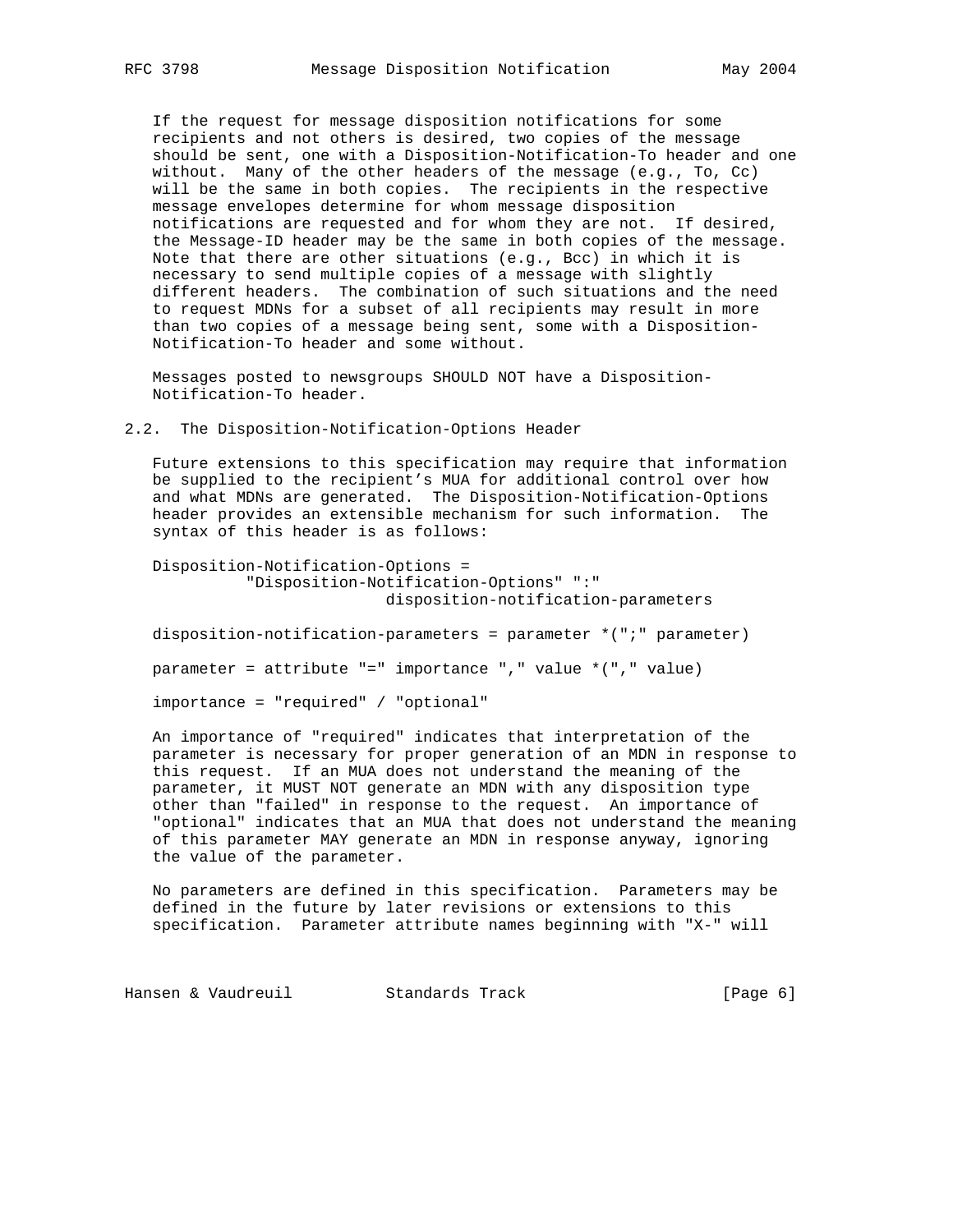never be defined as standard names; such names are reserved for experimental use. MDN parameter names not beginning with "X-" MUST be registered with the Internet Assigned Numbers Authority (IANA) and described in a standards-track RFC or an experimental RFC approved by the IESG. (See Section 10 for a registration form.)

 If a required parameter is not understood or contains some sort of error, the receiving MUA SHOULD issue an MDN with a disposition type of "failed" (see Section 3.2.6), and include a Failure field (see Section 3.2.7) that further describes the problem. MDNs with the disposition type of "failed" and a "Failure" field MAY also be generated when other types of errors are detected in the parameters of the Disposition-Notification-Options header.

 However, an MDN with a disposition type of "failed" MUST NOT be generated if the user has indicated a preference that MDNs are not to be sent. If user consent would be required for an MDN of some other disposition type to be sent, user consent SHOULD also be obtained before sending an MDN with a disposition type of "failed".

#### 2.3. The Original-Recipient Header

 Since electronic mail addresses may be rewritten while the message is in transit, it is useful for the original recipient address to be made available by the delivering MTA. The delivering MTA may be able to obtain this information from the ORCPT parameter of the SMTP RCPT TO command, as defined in [RFC-SMTP] and [RFC-DSN-SMTP].

 [RFC-DSN-SMTP] is amended as follows: If the ORCPT information is available, the delivering MTA SHOULD insert an Original-Recipient header at the beginning of the message (along with the Return-Path header). The delivering MTA MAY delete any other Original-Recipient headers that occur in the message. The syntax of this header is as follows:

 original-recipient-header = "Original-Recipient" ":" address-type ";" generic-address

 The address-type and generic-address token are as specified in the description of the Original-Recipient field in section 3.2.3.

 The purpose of carrying the original recipient information and returning it in the MDN is to permit automatic correlation of MDNs with the original message on a per-recipient basis.

Hansen & Vaudreuil Standards Track [Page 7]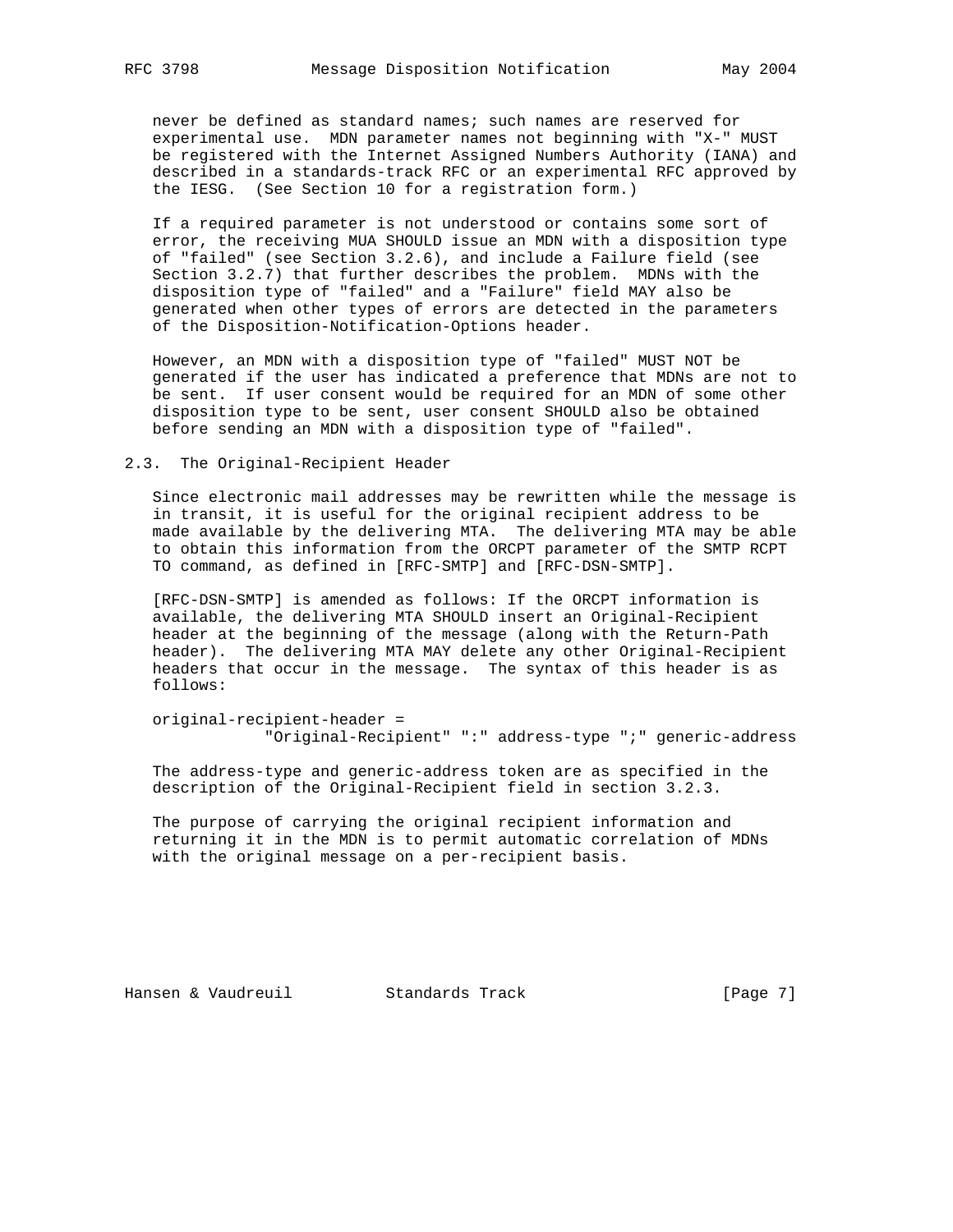## 2.4. Use with the Message/Partial Content Type

 The use of the headers Disposition-Notification-To, Disposition- Notification-Options, and Original-Recipient with the MIME message/partial content type ([RFC-MIME-MEDIA]) requires further definition.

 When a message is segmented into two or more message/partial fragments, the three headers mentioned in the above paragraph SHOULD be placed in the "inner" or "enclosed" message (using the terms of [RFC-MIME-MEDIA]). These headers SHOULD NOT be used in the headers of any of the fragments themselves.

 When the multiple message/partial fragments are reassembled, the following applies. If these headers occur along with the other headers of a message/partial fragment message, they pertain to an MDN that will be generated for the fragment. If these headers occur in the headers of the "inner" or "enclosed" message (using the terms of [RFC-MIME-MEDIA]), they pertain to an MDN that will be generated for the reassembled message. Section 5.2.2.1 of [RFC-MIME-MEDIA]) is amended to specify that, in addition to the headers specified there, the three headers described in this specification are to be appended, in order, to the headers of the reassembled message. Any occurrences of the three headers defined here in the headers of the initial enclosing message must not be copied to the reassembled message.

3. Format of a Message Disposition Notification

 A message disposition notification is a MIME message with a top-level content-type of multipart/report (defined in [RFC-REPORT]). When multipart/report content is used to transmit an MDN:

- (a) The report-type parameter of the multipart/report content is "disposition-notification".
- (b) The first component of the multipart/report contains a human readable explanation of the MDN, as described in [RFC-REPORT].
- (c) The second component of the multipart/report is of content-type message/disposition-notification, described in section 3.1 of this document.
- (d) If the original message or a portion of the message is to be returned to the sender, it appears as the third component of the multipart/report. The decision of whether or not to return the message or part of the message is up to the MUA generating the

Hansen & Vaudreuil Standards Track [Page 8]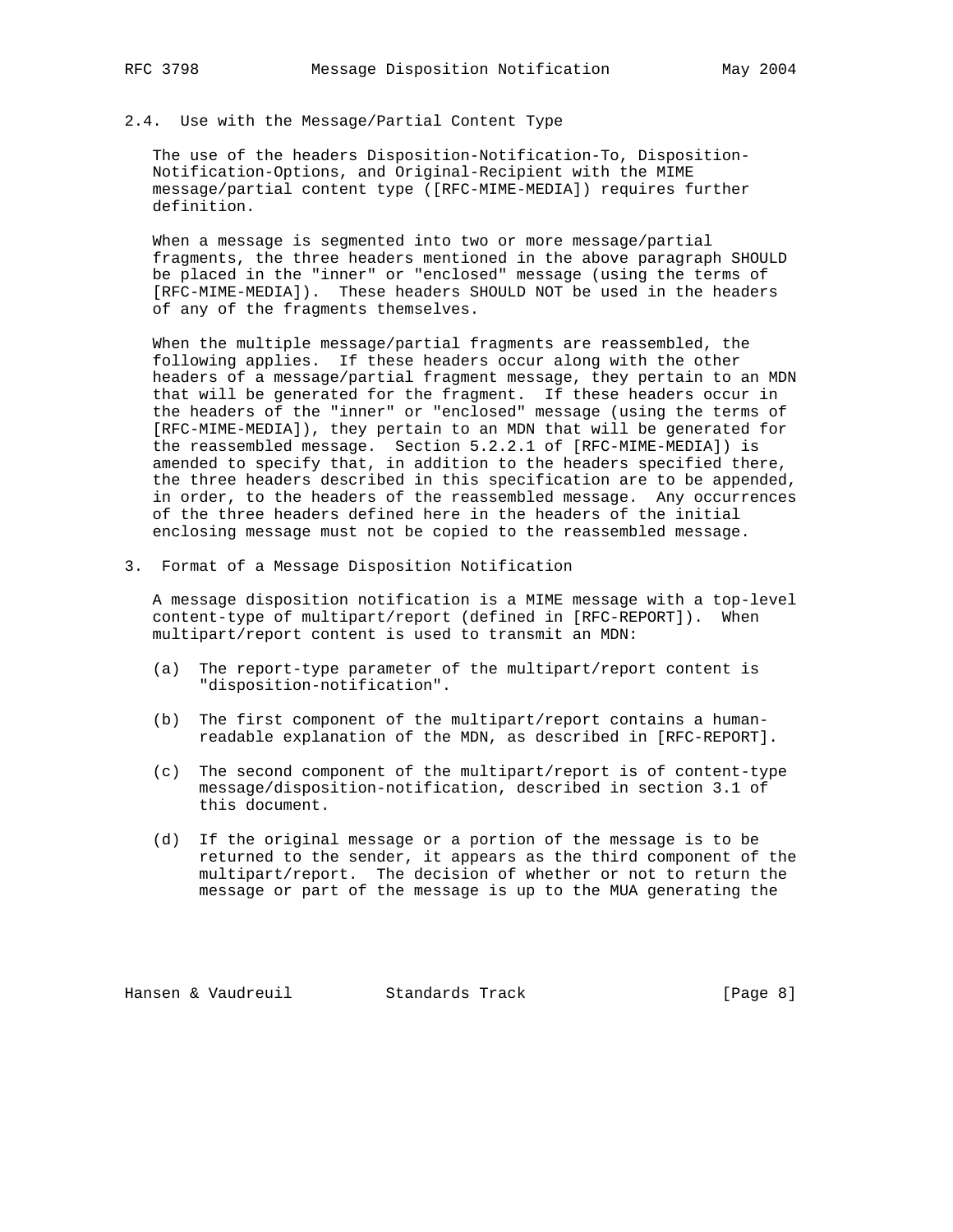MDN. However, in the case of encrypted messages requesting MDNs, encrypted message text MUST be returned, if it is returned at all, only in its original encrypted form.

 NOTE: For message disposition notifications gatewayed from foreign systems, the headers of the original message may not be available. In this case, the third component of the MDN may be omitted, or it may contain "simulated" [RFC-MSGFMT] headers that contain equivalent information. In particular, it is very desirable to preserve the subject and date fields from the original message.

 The MDN MUST be addressed (in both the message header and the transport envelope) to the address(es) from the Disposition- Notification-To header from the original message for which the MDN is being generated.

 The From field of the message header of the MDN MUST contain the address of the person for whom the message disposition notification is being issued.

 The envelope sender address (i.e., SMTP MAIL FROM) of the MDN MUST be null (<>), specifying that no Delivery Status Notification messages or other messages indicating successful or unsuccessful delivery are to be sent in response to an MDN.

 A message disposition notification MUST NOT itself request an MDN. That is, it MUST NOT contain a Disposition-Notification-To header.

 The Message-ID header (if present) for an MDN MUST be different from the Message-ID of the message for which the MDN is being issued.

 A particular MDN describes the disposition of exactly one message for exactly one recipient. Multiple MDNs may be generated as a result of one message submission, one per recipient. However, due to the circumstances described in Section 2.1, MDNs may not be generated for some recipients for which MDNs were requested.

3.1. The message/disposition-notification content-type

 The message/disposition-notification content-type is defined as follows:

 MIME type name: message MIME subtype name: disposition-notification Optional parameters: none

Hansen & Vaudreuil Standards Track [Page 9]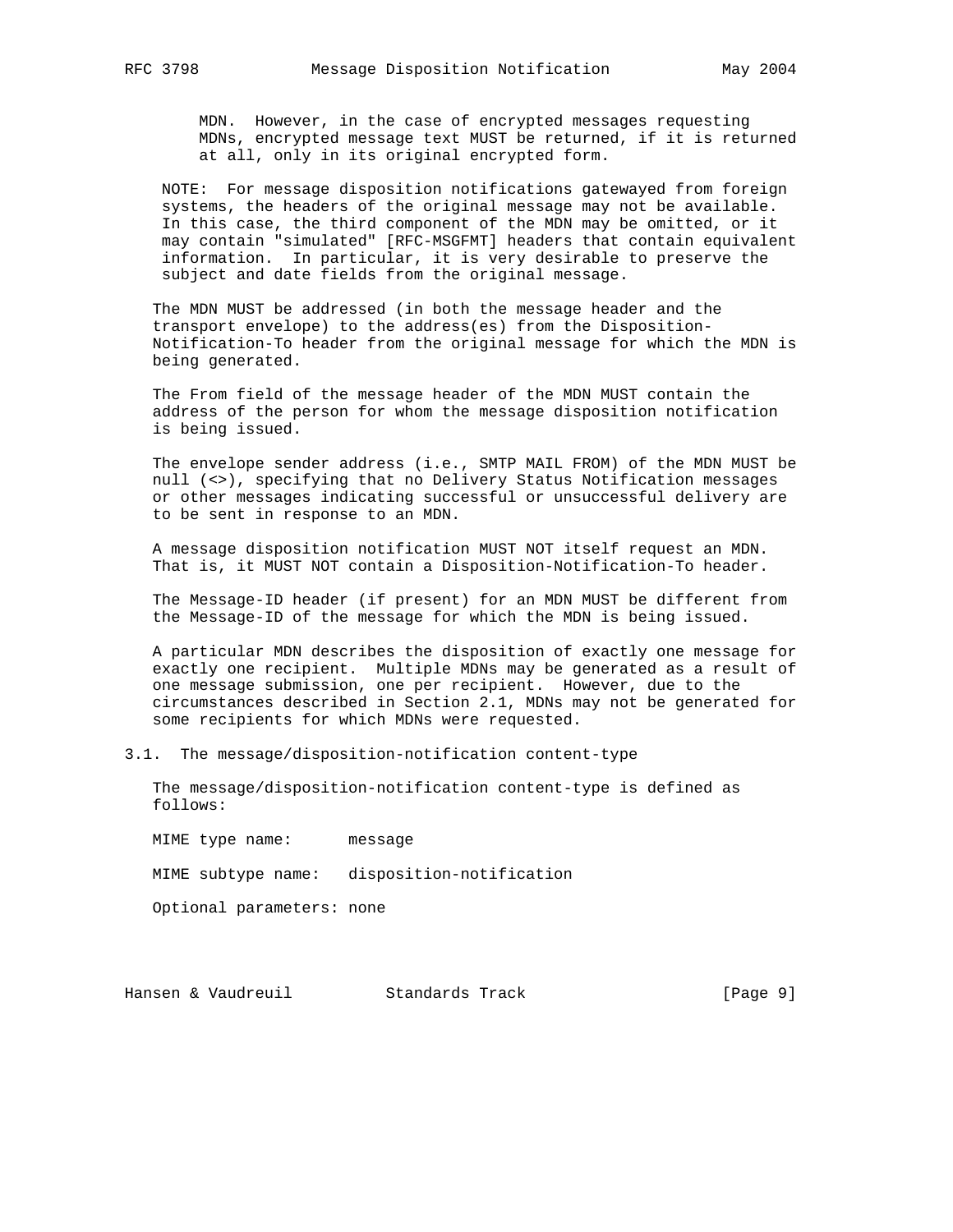Encoding considerations: "7bit" encoding is sufficient and MUST be used to maintain readability when viewed by non-MIME mail readers. Security considerations: discussed in section 6 of this memo.

 The message/disposition-notification report type for use in the multipart/report is "disposition-notification".

 The body of a message/disposition-notification consists of one or more "fields" formatted according to the ABNF of [RFC-MSGFMT] header "fields". The syntax of the message/disposition-notification content is as follows:

```
 disposition-notification-content = [ reporting-ua-field CRLF ]
    [ mdn-gateway-field CRLF ]
    [ original-recipient-field CRLF ]
    final-recipient-field CRLF
    [ original-message-id-field CRLF ]
    disposition-field CRLF
    *( failure-field CRLF )
    *( error-field CRLF )
    *( warning-field CRLF )
    *( extension-field CRLF )
```
# 3.1.1. General conventions for fields

 Since these fields are defined according to the rules of [RFC- MSGFMT], the same conventions for continuation lines and comments apply. Notification fields may be continued onto multiple lines by beginning each additional line with a SPACE or HTAB. Text that appears in parentheses is considered a comment and not part of the contents of that notification field. Field names are case insensitive, so the names of notification fields may be spelled in any combination of upper and lower case letters. Comments in notification fields may use the "encoded-word" construct defined in [RFC-MIME-HEADER].

# 3.1.2. "\*-type" subfields

 Several fields consist of a "-type" subfield, followed by a semi colon, followed by "\*text". For these fields, the keyword used in the address-type or MTA-type subfield indicates the expected format of the address or MTA-name that follows.

Hansen & Vaudreuil Standards Track [Page 10]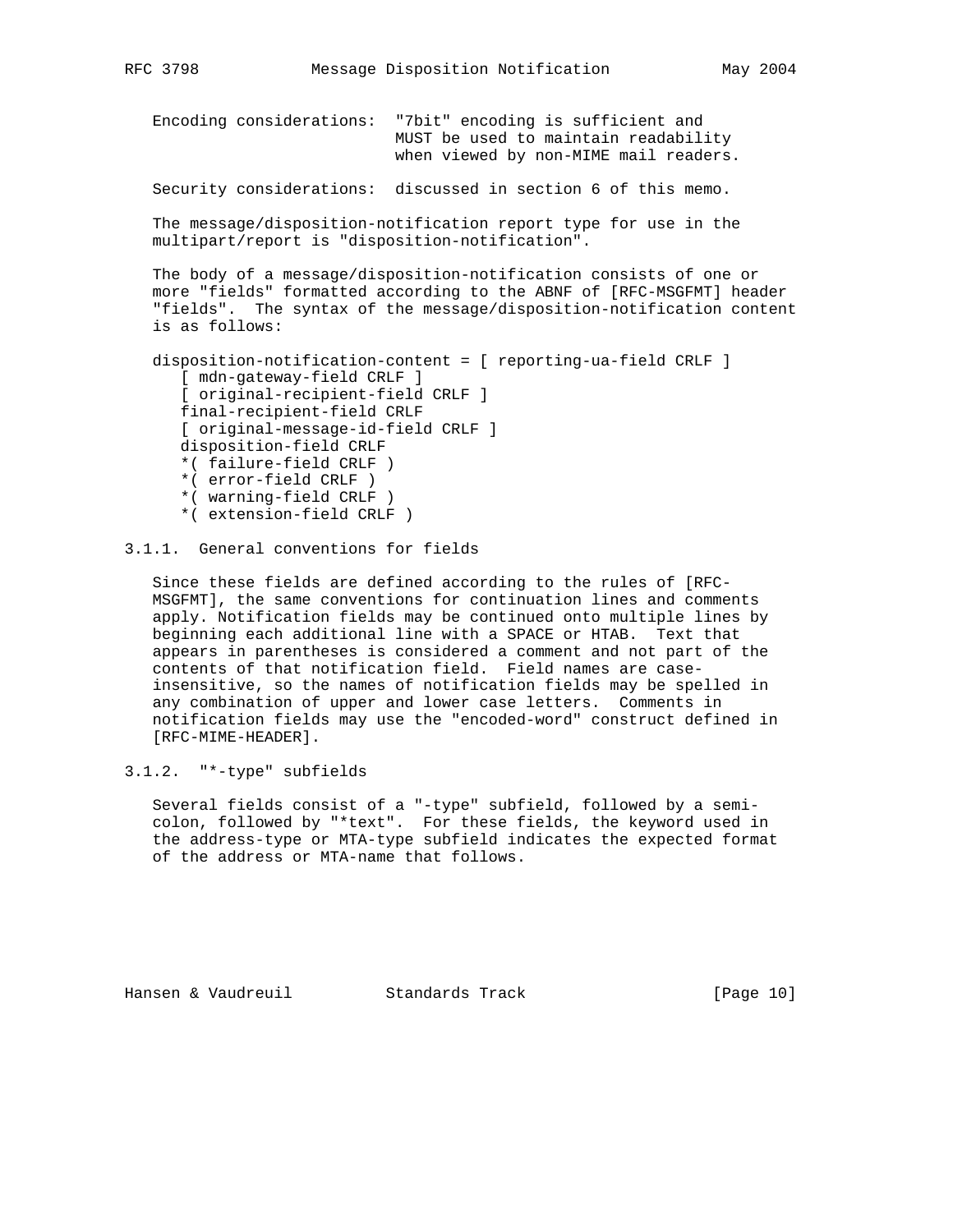The "-type" subfields are defined as follows:

 (a) An "address-type" specifies the format of a mailbox address. For example, Internet Mail addresses use the "rfc822" address type.

address-type = atom

 (b) An "MTA-name-type" specifies the format of a mail transfer agent name. For example, for an SMTP server on an Internet host, the MTA name is the domain name of that host, and the "dns" MTA name-type is used.

mta-name-type = atom

 Values for address-type and mta-name-type are case-insensitive. Thus, address-type values of "RFC822" and "rfc822" are equivalent.

 The Internet Assigned Numbers Authority (IANA) maintains a registry of address-type and mta-name-type values, along with descriptions of the meanings of each, or a reference to one or more specifications that provide such descriptions. (The "rfc822" address-type is defined in [RFC-DSN-SMTP].) Registration forms for address-type and mta-name-type appear in [RFC-DSN-FORMAT].

- 3.2. Message/disposition-notification Fields
- 3.2.1. The Reporting-UA field

 reporting-ua-field = "Reporting-UA" ":" ua-name [ ";" ua-product ]

ua-name = \*text

 $ua-product = *text$ 

The Reporting-UA field is defined as follows:

 An MDN describes the disposition of a message after it has been delivered to a recipient. In all cases, the Reporting-UA is the MUA that performed the disposition described in the MDN. This field is optional, but recommended. For Internet Mail user agents, it is recommended that this field contain both: the DNS name of the particular instance of the MUA that generated the MDN, and the name of the product. For example,

Reporting-UA: pc.example.com; Foomail 97.1

Hansen & Vaudreuil Standards Track [Page 11]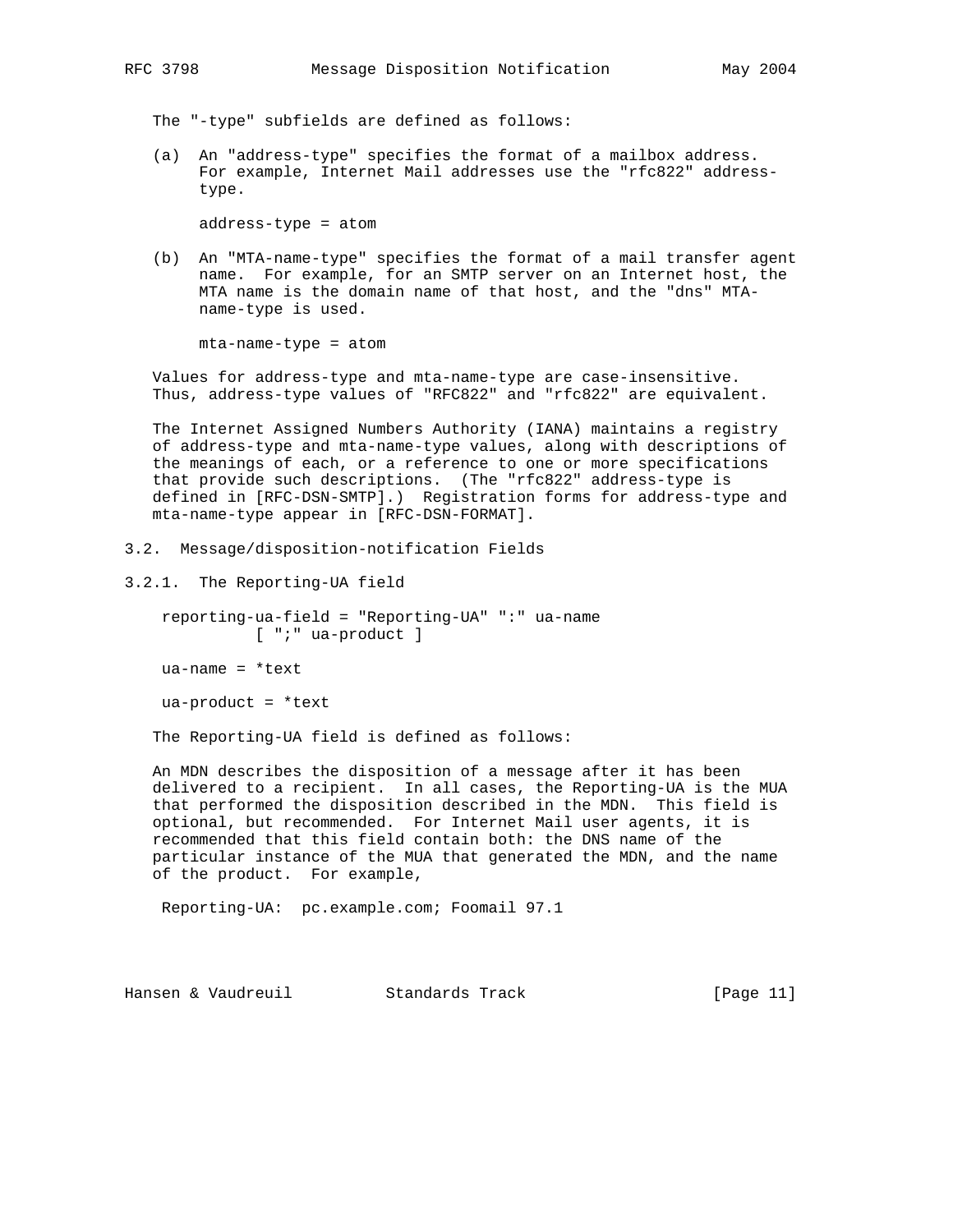If the reporting MUA consists of more than one component (e.g., a base program and plug-ins), this may be indicated by including a list of product names.

3.2.2. The MDN-Gateway field

 The MDN-Gateway field indicates the name of the gateway or MTA that translated a foreign (non-Internet) message disposition notification into this MDN. This field MUST appear in any MDN that was translated by a gateway from a foreign system into MDN format, and MUST NOT appear otherwise.

mdn-gateway-field = "MDN-Gateway" ":" mta-name-type ";" mta-name

mta-name = \*text

 For gateways into Internet Mail, the MTA-name-type will normally be "smtp", and the mta-name will be the Internet domain name of the gateway.

3.2.3. Original-Recipient field

 The Original-Recipient field indicates the original recipient address as specified by the sender of the message for which the MDN is being issued. For Internet Mail messages, the value of the Original- Recipient field is obtained from the Original-Recipient header from the message for which the MDN is being generated. If there is no Original-Recipient header in the message, then the Original-Recipient field MUST be omitted, unless the same information is reliably available some other way. If there is an Original-Recipient header in the original message (or original recipient information is reliably available some other way), then the Original-Recipient field must be supplied. If there is more than one Original-Recipient header in the message, the MUA may choose the one to use, or act as if no Original-Recipient header is present.

```
 original-recipient-field =
           "Original-Recipient" ":" address-type ";"
           generic-address
```
generic-address = \*text

 The address-type field indicates the type of the original recipient address. If the message originated within the Internet, the address-type field will normally be "rfc822", and the address will be according to the syntax specified in [RFC-MSGFMT]. The value "unknown" should be used if the Reporting MUA cannot determine the type of the original recipient address from the message envelope.

Hansen & Vaudreuil **Standards Track** [Page 12]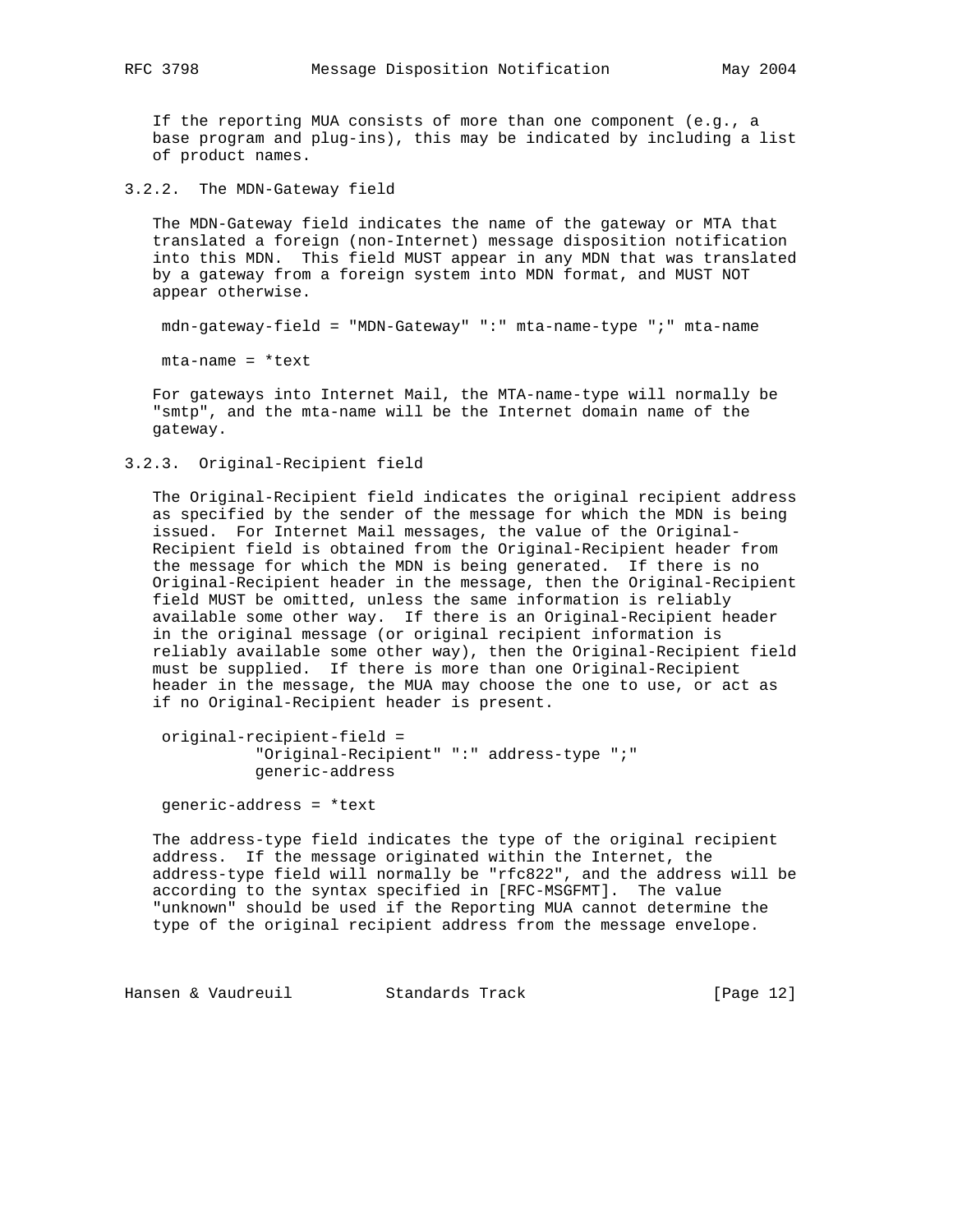This address is the same as that provided by the sender and can be used to automatically correlate MDN reports with original messages on a per recipient basis.

3.2.4. Final-Recipient field

 The Final-Recipient field indicates the recipient for which the MDN is being issued. This field MUST be present.

The syntax of the field is as follows:

 final-recipient-field = "Final-Recipient" ":" address-type ";" generic-address

 The generic-address subfield of the Final-Recipient field MUST contain the mailbox address of the recipient (from the From header of the MDN) as it was when the MDN was generated by the MUA.

 The Final-Recipient address may differ from the address originally provided by the sender, because it may have been transformed during forwarding and gatewaying into a totally unrecognizable mess. However, in the absence of the optional Original-Recipient field, the Final-Recipient field and any returned content may be the only information available with which to correlate the MDN with a particular message recipient.

 The address-type subfield indicates the type of address expected by the reporting MTA in that context. Recipient addresses obtained via SMTP will normally be of address-type "rfc822".

 Since mailbox addresses (including those used in the Internet) may be case sensitive, the case of alphabetic characters in the address MUST be preserved.

3.2.5. Original-Message-ID field

 The Original-Message-ID field indicates the message-ID of the message for which the MDN is being issued. It is obtained from the Message- ID header of the message for which the MDN is issued. This field MUST be present if the original message contained a Message-ID header. The syntax of the field is as follows:

 original-message-id-field = "Original-Message-ID" ":" msg-id

The msg-id token is as specified in [RFC-MSGFMT].

Hansen & Vaudreuil Standards Track [Page 13]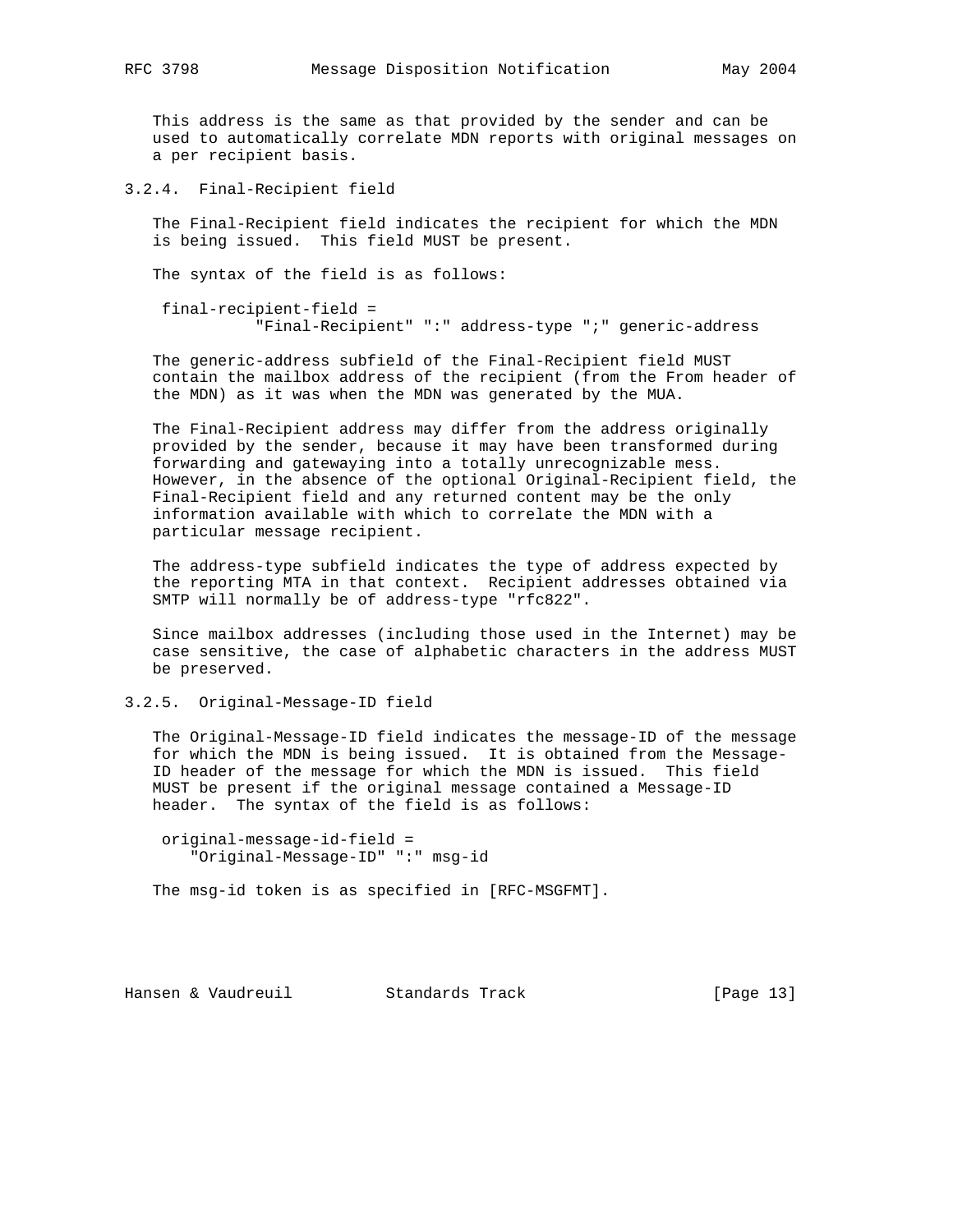# 3.2.6. Disposition field

 The Disposition field indicates the action performed by the Reporting-MUA on behalf of the user. This field MUST be present.

 The syntax for the Disposition field is: disposition-field = "Disposition" ":" disposition-mode ";" disposition-type [ "/" disposition-modifier \*( "," disposition-modifier ) ]

disposition-mode = action-mode "/" sending-mode

action-mode = "manual-action" / "automatic-action"

sending-mode = "MDN-sent-manually" / "MDN-sent-automatically"

 disposition-type = "displayed" / "deleted"

 disposition-modifier = "error" / disposition-modifier-extension

disposition-modifier-extension = atom

 The disposition-mode, disposition-type, and disposition-modifier may be spelled in any combination of upper and lower case characters.

## 3.2.6.1. Disposition modes

The following disposition modes are defined:

| "manual-action" | The disposition described by the disposition                            |
|-----------------|-------------------------------------------------------------------------|
|                 | type was a result of an explicit instruction                            |
|                 | by the user rather than some sort of<br>automatically performed action. |
|                 |                                                                         |

 "automatic-action" The disposition described by the disposition type was a result of an automatic action, rather than an explicit instruction by the user for this message.

 "Manual-action" and "automatic-action" are mutually exclusive. One or the other MUST be specified.

Hansen & Vaudreuil Standards Track [Page 14]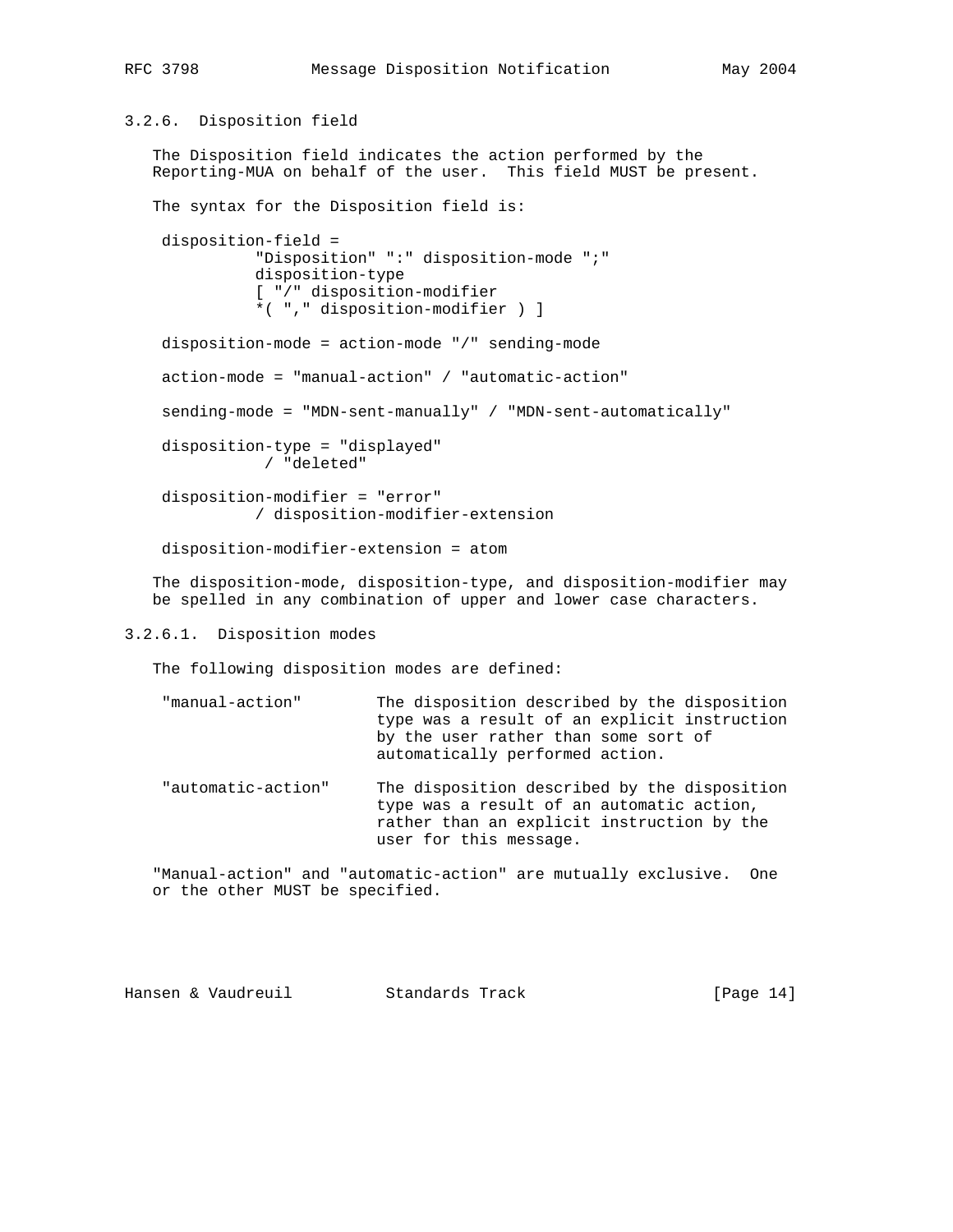"MDN-sent-manually" The user explicitly gave permission for this particular MDN to be sent.

"MDN-sent-automatically"

 The MDN was sent because the MUA had previously been configured to do so automatically.

 "MDN-sent-manually" and "MDN-sent-automatically" are mutually exclusive. One or the other MUST be specified.

3.2.6.2. Disposition types

The following disposition-types are defined:

- "displayed" The message has been displayed by the MUA to someone reading the recipient's mailbox. There is no guarantee that the content has been read or understood.
- "deleted" The message has been deleted. The recipient may or may not have seen the message. The recipient might "undelete" the message at a later time and read the message.

## 3.2.6.3. Disposition modifiers

Only the extension disposition modifiers is defined:

disposition-modifier-extension

 Disposition modifiers may be defined in the future by later revisions or extensions to this specification. Disposition value names beginning with "X-" will never be defined as standard values; such names are reserved for experimental use. MDN disposition value names NOT beginning with "X-" MUST be registered with the Internet Assigned Numbers Authority (IANA) and described in a standards-track RFC or an experimental RFC approved by the IESG. (See Section 10 for a registration form.) MDNs with disposition modifier names not understood by the receiving MUA MAY be silently ignored or placed in the

Hansen & Vaudreuil Standards Track [Page 15]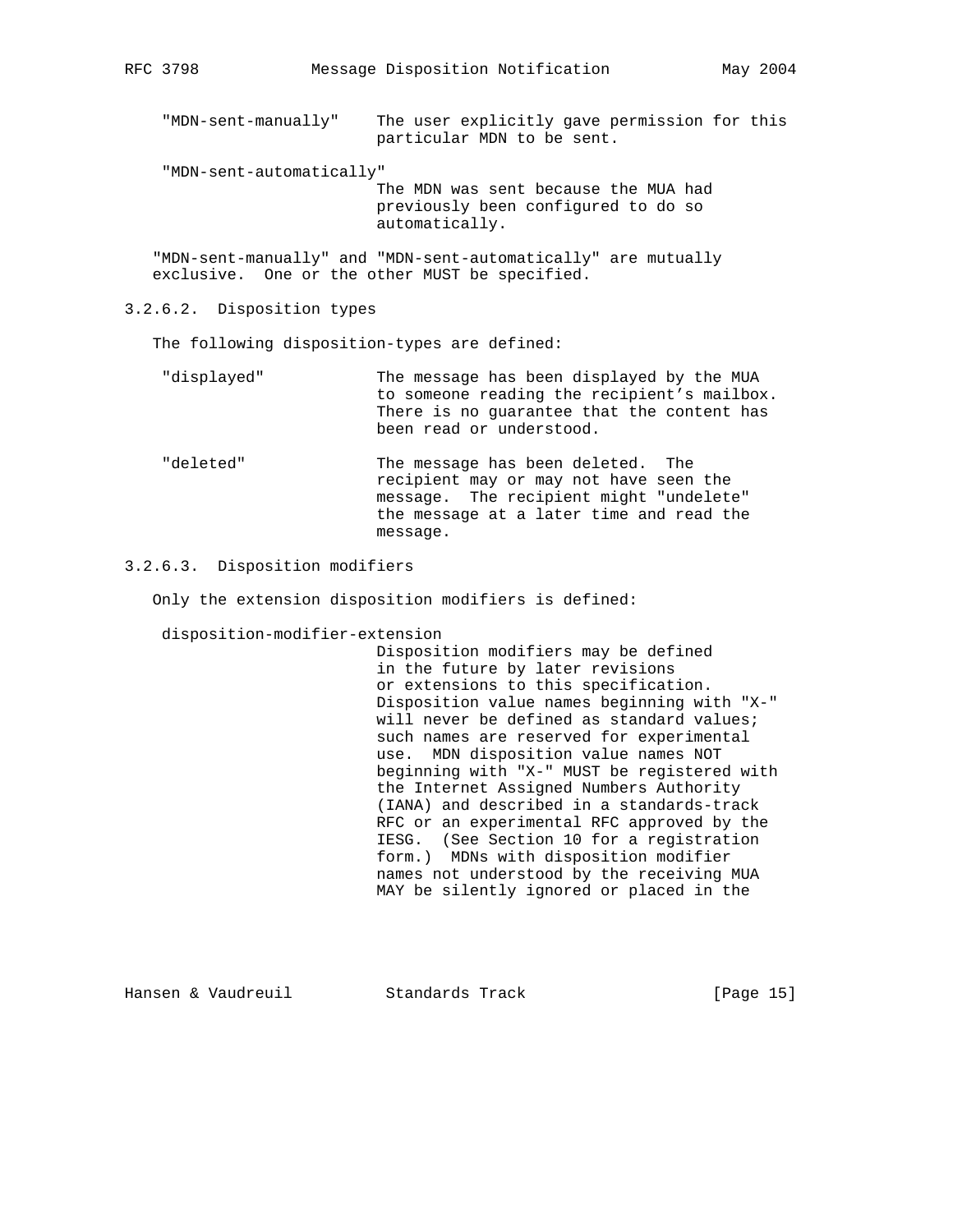user's mailbox without special interpretation. They MUST not cause any error message to be sent to the sender of the MDN.

 If an MUA developer does not wish to register the meanings of such disposition modifier extensions, "X-" modifiers may be used for this purpose. To avoid name collisions, the name of the MUA implementation should follow the "X-", (e.g., "X-Foomail-").

 It is not required that an MUA be able to generate all of the possible values of the Disposition field.

 A user agent MUST NOT issue more than one MDN on behalf of each particular recipient. That is, once an MDN has been issued on behalf of a recipient, no further MDNs may be issued on behalf of that recipient, even if another disposition is performed on the message. However, if a message is forwarded, a "dispatched" MDN may be issued for the recipient doing the forwarding and the recipient of the forwarded message may also cause an MDN to be generated.

## 3.2.7. Failure, Error, and Warning fields

 The Failure, Error, and Warning fields are used to supply additional information in the form of text messages when the "failure" disposition type, "error" disposition modifier, and/or the "warning" disposition modifier appear. The syntax is as follows:

 failure-field = "Failure" ":" \*text error-field = "Error" ":" \*text warning-field = "Warning" ":" \*text

# 3.3. Extension-fields

 Additional MDN fields may be defined in the future by later revisions or extensions to this specification. Extension-field names beginning with "X-" will never be defined as standard fields; such names are reserved for experimental use. MDN field names NOT beginning with "X-" MUST be registered with the Internet Assigned Numbers Authority (IANA) and described in a standards-track RFC or an experimental RFC approved by the IESG. (See Section 10 for a registration form.)

Hansen & Vaudreuil Standards Track [Page 16]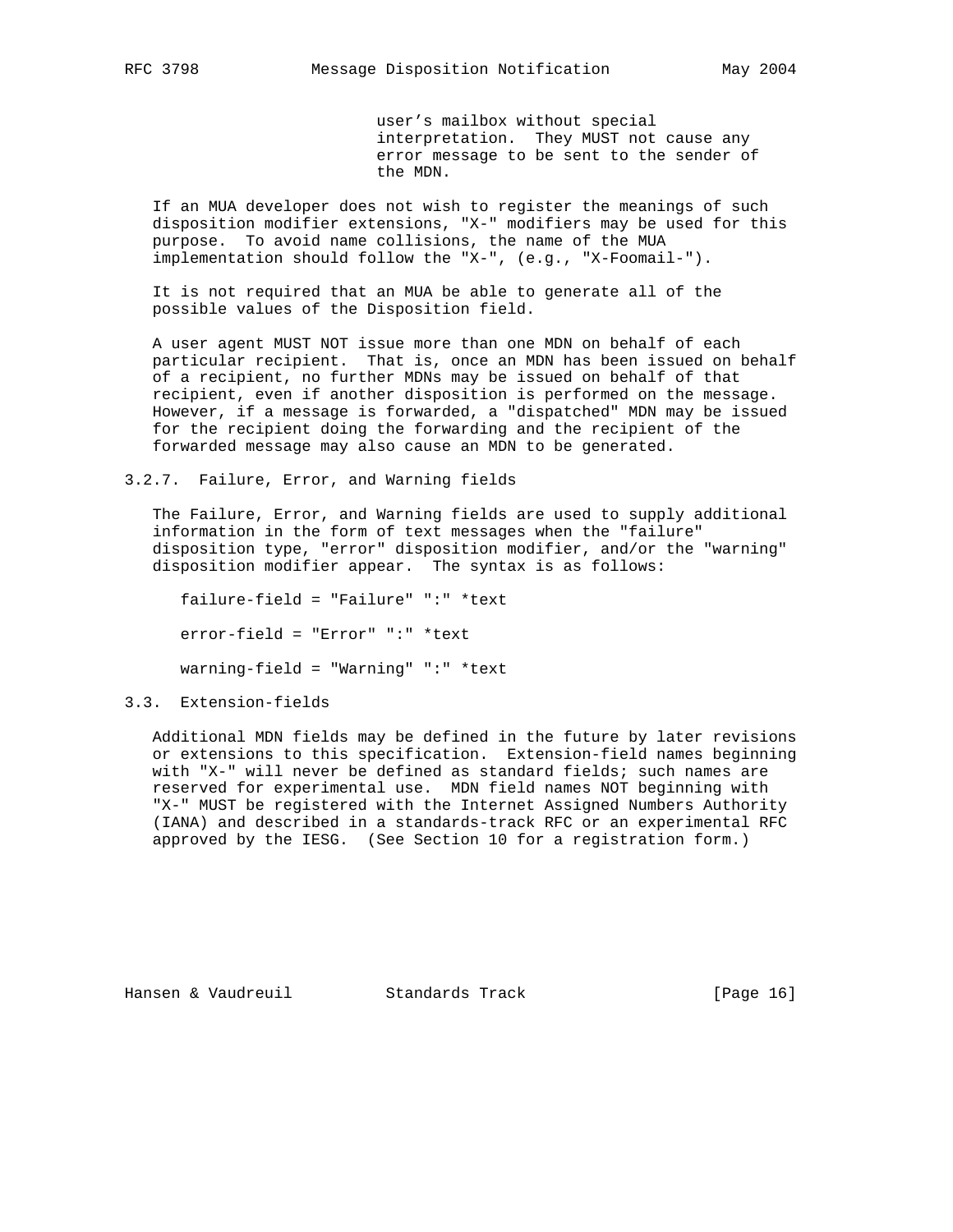MDN Extension-fields may be defined for the following reasons:

- (a) To allow additional information from foreign disposition reports to be tunneled through Internet MDNs. The names of such MDN fields should begin with an indication of the foreign environment name (e.g., X400-Physical-Forwarding-Address).
- (b) To allow transmission of diagnostic information that is specific to a particular mail user agent (MUA). The names of such MDN fields should begin with an indication of the MUA implementation that produced the MDN (e.g., Foomail-information).

 If an application developer does not wish to register the meanings of such extension fields, "X-" fields may be used for this purpose. To avoid name collisions, the name of the application implementation should follow the "X-", (e.g., "X-Foomail-Log-ID" or "X-Foomail-EDI info").

4. Timeline of events

 The following timeline shows when various events in the processing of a message and generation of MDNs take place:

- -- User composes message
- -- User tells MUA to send message
- -- MUA passes message to MTA (original recipient information passed along)
- -- MTA sends message to next MTA
- -- Final MTA receives message
- -- Final MTA delivers message to MUA (possibly generating a DSN)
- -- MUA performs automatic processing and generates corresponding MDNs ("dispatched", "processed", "deleted", "denied", or "failed" disposition type with "automatic-action" and "MDN-sent automatically" disposition modes)
- -- MUA displays list of messages to user
- -- User selects a message and requests that some action be performed on it.

Hansen & Vaudreuil Standards Track [Page 17]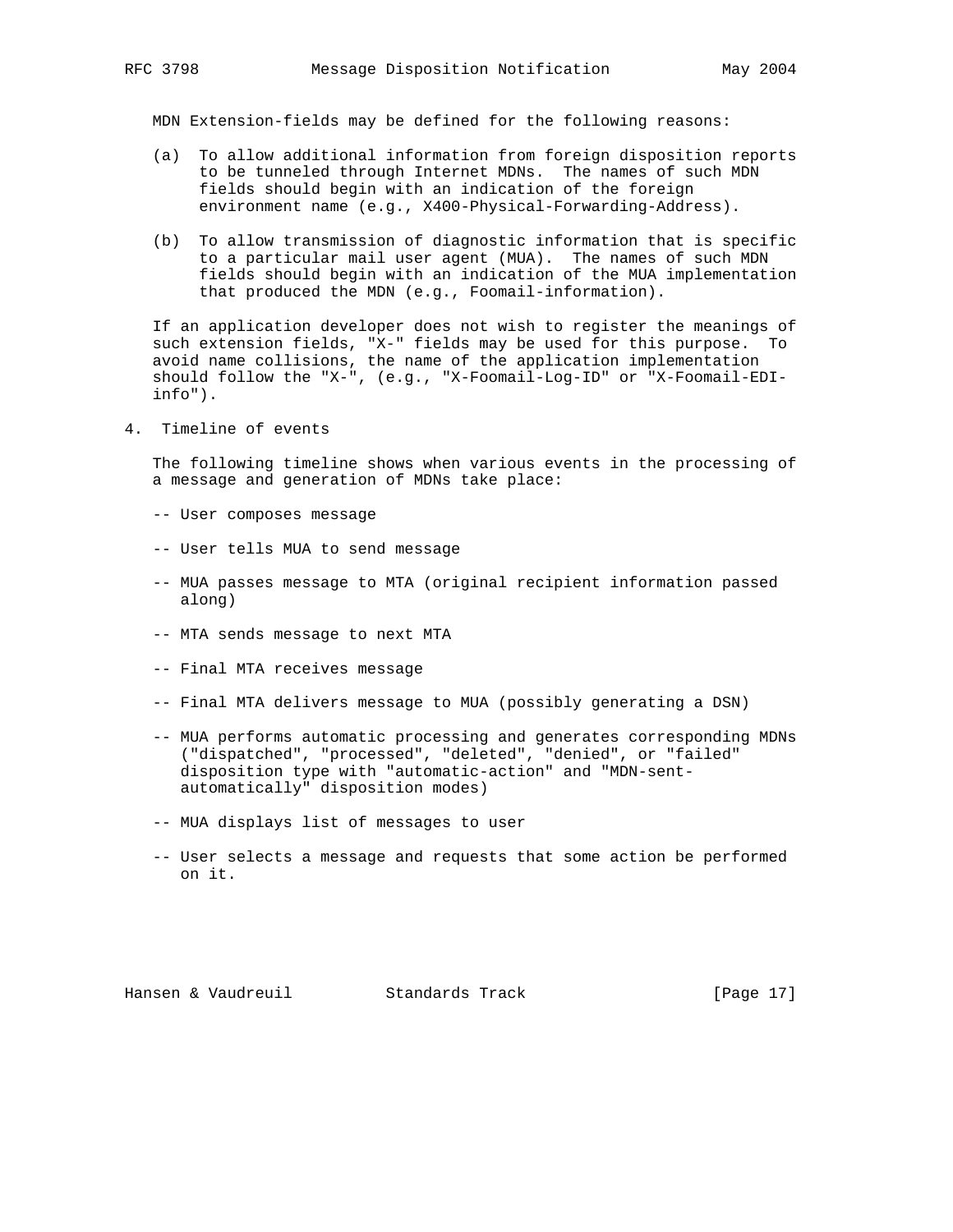- -- MUA performs requested action and, with user's permission, sends an appropriate MDN ("displayed", "dispatched", "processed", "deleted", "denied", or "failed" disposition type, with "manual action" and "MDN-sent-manually" or "MDN-sent-automatically" disposition mode).
- -- User possibly performs other actions on message, but no further MDNs are generated.
- 5. Conformance and Usage Requirements

 An MUA or gateway conforms to this specification if it generates MDNs according to the protocol defined in this memo. It is not necessary to be able to generate all of the possible values of the Disposition field.

 MUAs and gateways MUST NOT generate the Original-Recipient field of an MDN unless the mail protocols provide the address originally specified by the sender at the time of submission. Ordinary SMTP does not make that guarantee, but the SMTP extension defined in [RFC-DSN-SMTP] permits such information to be carried in the envelope if it is available. The Original-Recipient header defined in this document provides a way for the MTA to pass the original recipient address to the MUA.

 Each sender-specified recipient address may result in more than one MDN. If an MDN is requested for a recipient that is forwarded to multiple recipients of an "alias" (as defined in [RFC-DSN-SMTP], section  $6.2.7.3$ ), each of the recipients may issue an MDN.

 Successful distribution of a message to a mailing list exploder SHOULD be considered the final disposition of the message. A mailing list exploder MAY issue an MDN with a disposition type of "processed" and disposition modes of "automatic-action" and "MDN-sent automatically" indicating that the message has been forwarded to the list. In this case, the request for MDNs is not propagated to the members of the list.

 Alternatively, the mailing list exploder MAY issue no MDN and propagate the request for MDNs to all members of the list. The latter behavior is not recommended for any but small, closely knit lists, as it might cause large numbers of MDNs to be generated and may cause confidential subscribers to the list to be revealed. The mailing list exploder MAY also direct MDNs to itself, correlate them, and produce a report to the original sender of the message.

 This specification places no restrictions on the processing of MDNs received by user agents or mailing lists.

Hansen & Vaudreuil **Standards Track** [Page 18]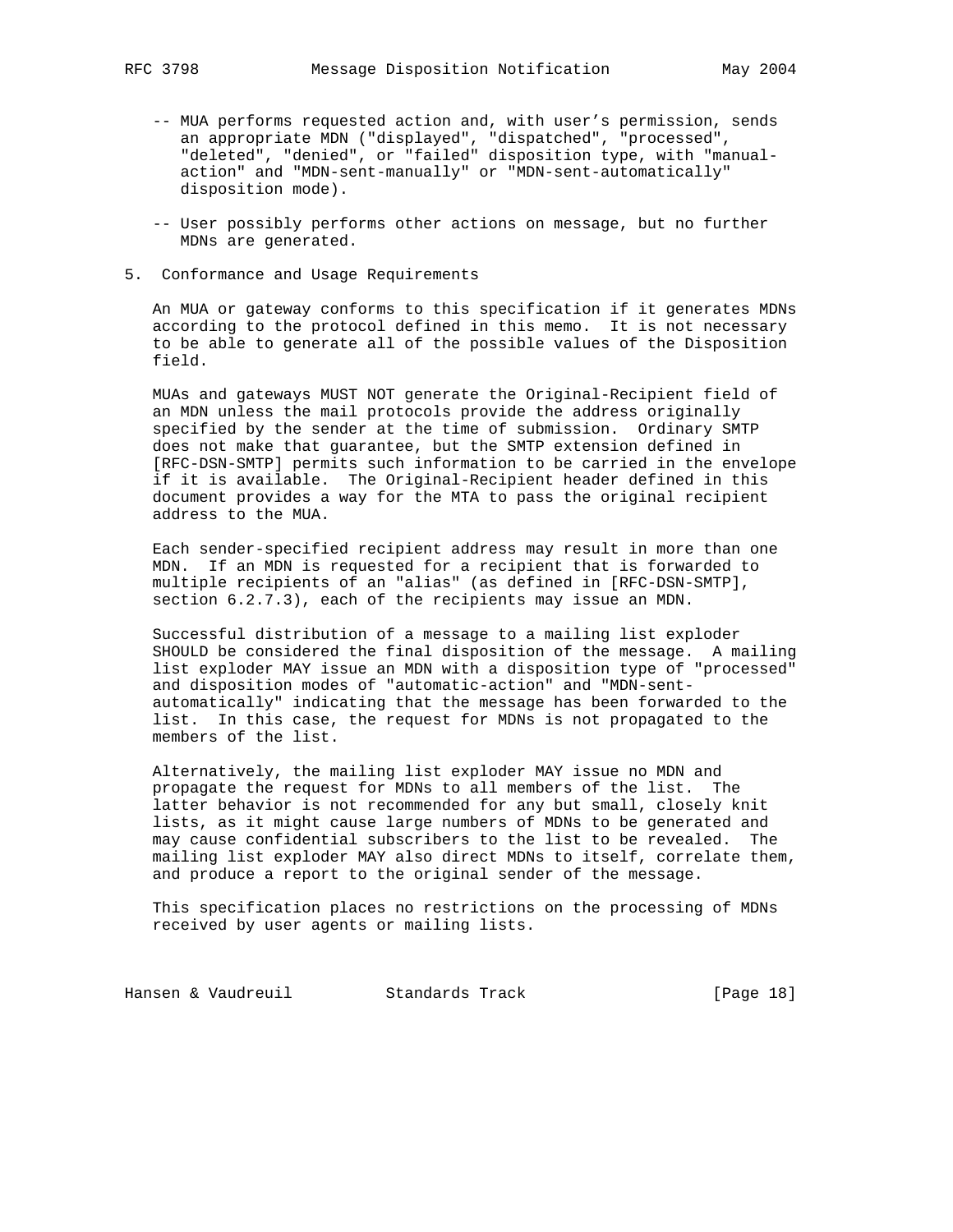#### 6. Security Considerations

The following security considerations apply when using MDNs:

### 6.1. Forgery

 MDNs may be forged as easily as ordinary Internet electronic mail. User agents and automatic mail handling facilities (such as mail distribution list exploders) that wish to make automatic use of MDNs should take appropriate precautions to minimize the potential damage from denial-of-service attacks.

Security threats related to forged MDNs include the sending of:

- (a) A falsified disposition notification when the indicated disposition of the message has not actually occurred,
- (b) Unsolicited MDNs

#### 6.2. Privacy

 Another dimension of security is privacy. There may be cases in which a message recipient does not wish the disposition of messages addressed to him to be known, or is concerned that the sending of MDNs may reveal other sensitive information (e.g., when the message was read). In this situation, it is acceptable for the MUA to issue "denied" MDNs or to silently ignore requests for MDNs.

 If the Disposition-Notification-To header is passed on unmodified when a message is distributed to the subscribers of a mailing list, the subscribers to the list may be revealed to the sender of the original message by the generation of MDNs.

 Headers of the original message returned in part 3 of the multipart/report could reveal confidential information about host names and/or network topology inside a firewall.

 An unencrypted MDN could reveal confidential information about an encrypted message, especially if all or part of the original message is returned in part 3 of the multipart/report. Encrypted MDNs are not defined in this specification.

 In general, any optional MDN field may be omitted if the Reporting MUA site or user determines that inclusion of the field would impose too great a compromise of site confidentiality. The need for such confidentiality must be balanced against the utility of the omitted information in MDNs.

Hansen & Vaudreuil Standards Track [Page 19]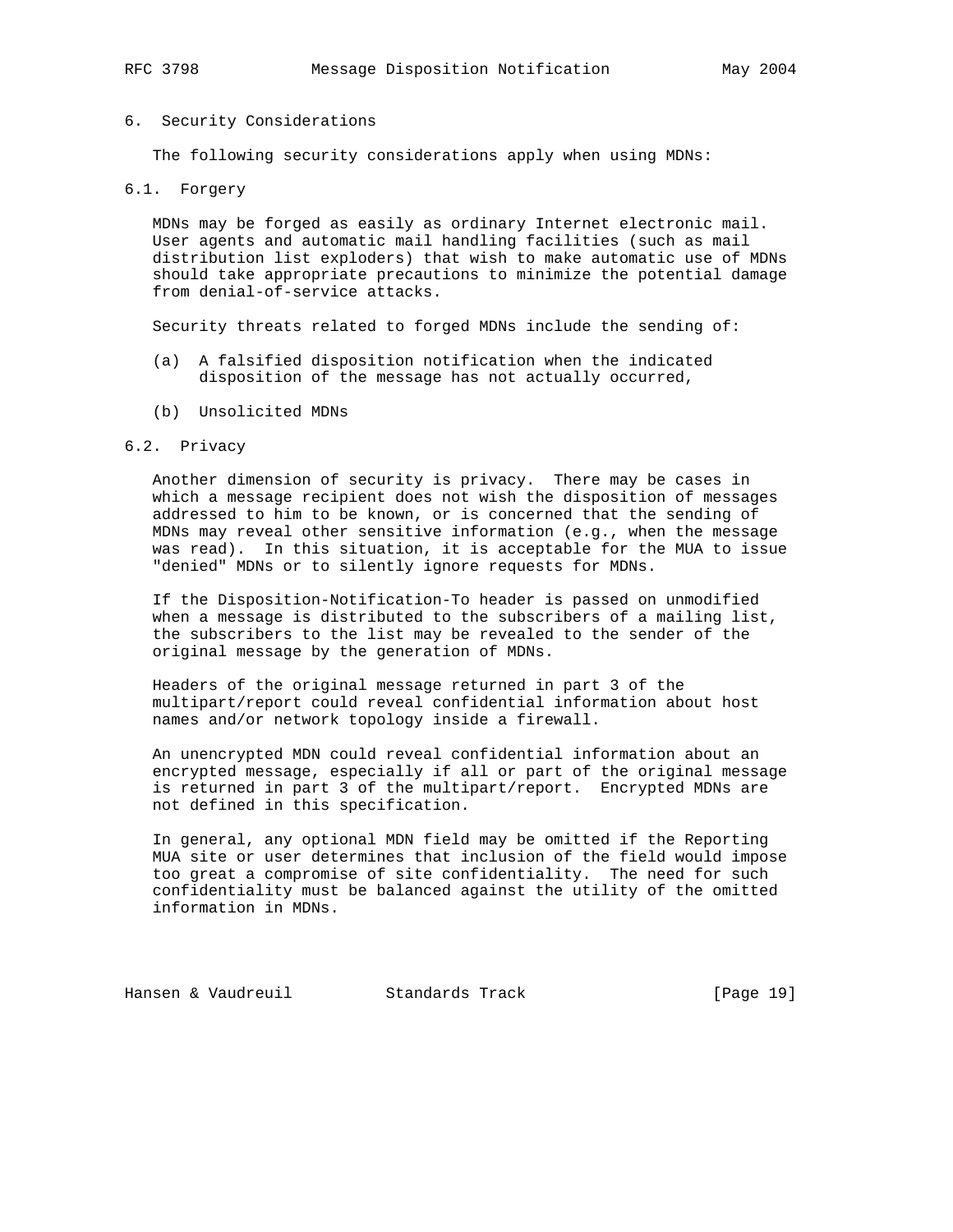In some cases, someone with access to the message stream may use the MDN request mechanism to monitor the mail reading habits of a target. If the target is known to generate MDN reports, they could add a disposition-notification-to field containing the envelope from address along with a source route. The source route is ignored in the comparison so the addresses will always match. But if the source route is honored when the notification is sent, it could direct the message to some other destination. This risk can be minimized by not sending MDN's automatically.

## 6.3. Non-Repudiation

 MDNs do not provide non-repudiation with proof of delivery. Within the framework of today's Internet Mail, the MDNs defined in this document provide valuable information to the mail user; however, MDNs cannot be relied upon as a guarantee that a message was or was not seen by the recipient. Even if MDNs are not actively forged, they may be lost in transit. The recipient may bypass the MDN issuing mechanism in some manner.

 One possible solution for this purpose can be found in RFC 2634 [SEC-SERVICES].

# 6.4. Mail Bombing

 The MDN request mechanism introduces an additional way of mailbombing a mailbox. The MDN request notification provides an address to which MDN's should be sent. It is possible for an attacking agent to send a potentially large set of messages to otherwise unsuspecting third party recipients with a false "disposition-notification-to:" address. Automatic, or simplistic processing of such requests would result in a flood of MDN notifications to the target of the attack. Such an attack could overrun the capacity of the targeted mailbox and deny service.

 For that reason, MDN's SHOULD NOT be sent automatically where the "disposition-notification-to:" address is different from the envelope MAIL FROM address. See section 2.1 for further discussion.

7. Collected Grammar

 NOTE: The following lexical tokens are defined in [RFC-MSGFMT]: atom, CRLF, mailbox, msg-id, text. The definitions of attribute and value are as in the definition of the Content-Type header in [RFC- MIME-BODY].

Hansen & Vaudreuil Standards Track [Page 20]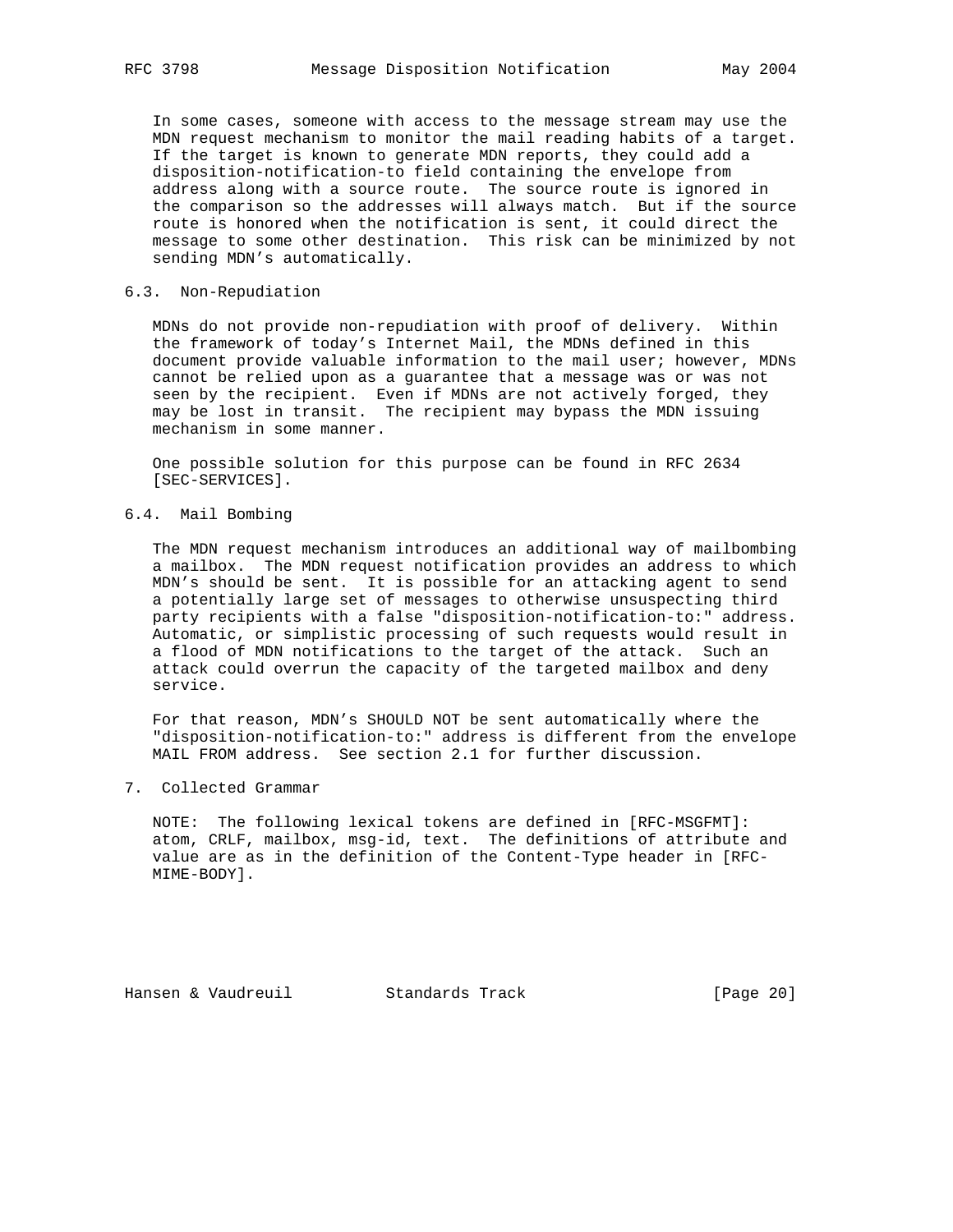```
Message headers:
   mdn-request-header =
      "Disposition-Notification-To" ":"
             mailbox *("," mailbox)
   Disposition-Notification-Options =
             "Disposition-Notification-Options" ":"
             disposition-notification-parameters
   disposition-notification-parameters =
            parameter *(";" parameter)
   parameter = attribute "=" importance "," value *("," value)
   importance = "required" / "optional"
   original-recipient-header =
             "Original-Recipient" ":" address-type ";" generic-address
Report content:
   disposition-notification-content =
             [ reporting-ua-field CRLF ]
             [ mdn-gateway-field CRLF ]
             [ original-recipient-field CRLF ]
             final-recipient-field CRLF
             [ original-message-id-field CRLF ]
             disposition-field CRLF
             *( failure-field CRLF )
             *( error-field CRLF )
             *( warning-field CRLF )
             *( extension-field CRLF )
   address-type = atom
   mta-name-type = atom
   reporting-ua-field = "Reporting-UA" ":" ua-name [ ";" ua-product ]
   ua-name = *text
  ua-product = *text mdn-gateway-field = "MDN-Gateway" ":" mta-name-type ";" mta-name
   mta-name = *text
Hansen & Vaudreuil Standards Track [Page 21]
```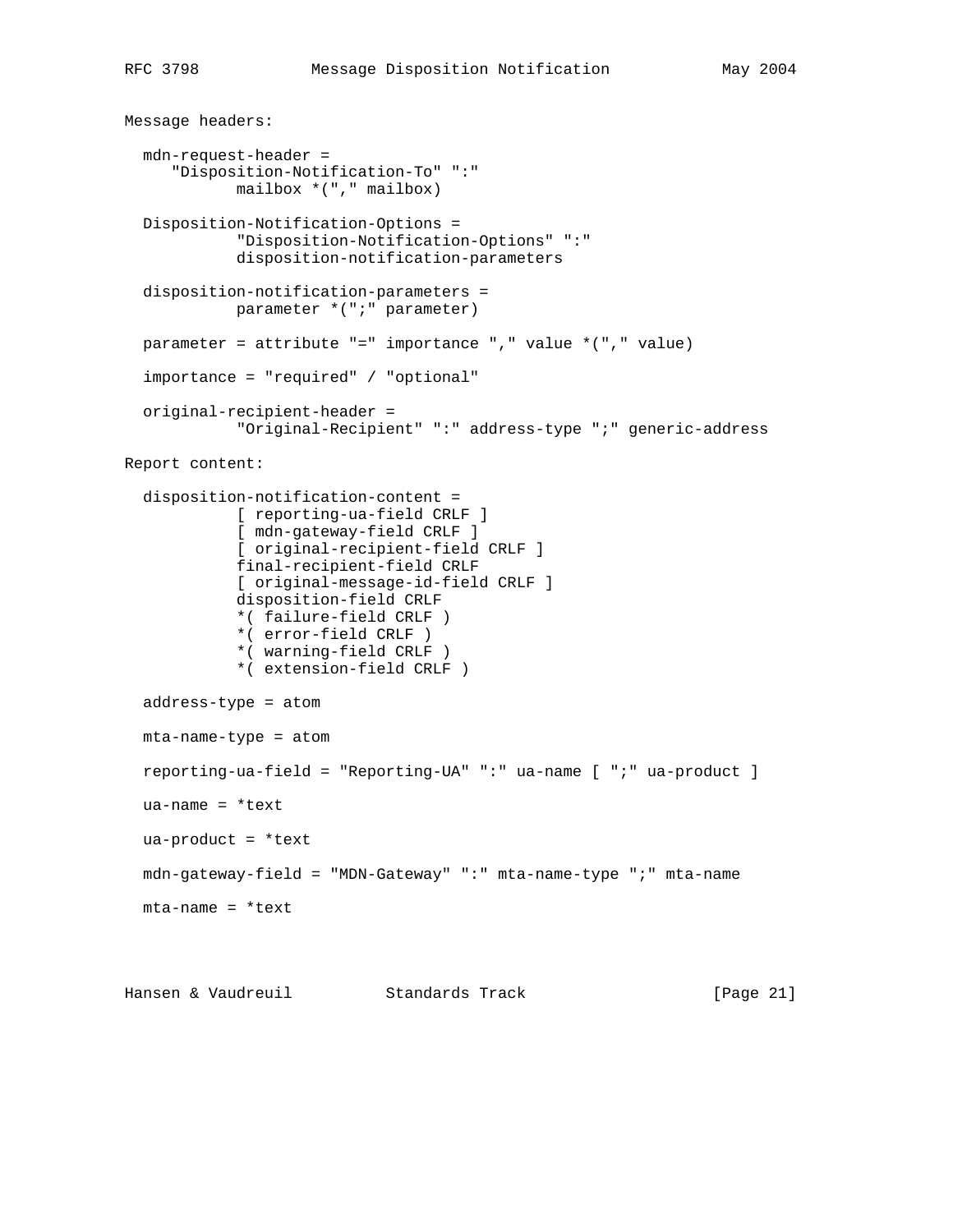```
 original-recipient-field
           = "Original-Recipient" ":" address-type ";"
           generic-address
 generic-address = *text
 final-recipient-field =
           "Final-Recipient" ":" address-type ";" generic-address
 disposition-field =
           "Disposition" ":" disposition-mode ";"
           disposition-type
           [ "/" disposition-modifier
           *( "," disposition-modifier ) ]
 disposition-mode = action-mode "/" sending-mode
 action-mode = "manual-action" / "automatic-action"
 sending-mode = "MDN-sent-manually" / "MDN-sent-automatically"
 disposition-type = "displayed"
           / "deleted"
 disposition-modifier = "error" / disposition-modifier-extension
 disposition-modifier-extension = atom
 original-message-id-field = "Original-Message-ID" ":" msg-id
 failure-field = "Failure" ":" *text
 error-field = "Error" ":" *text
 warning-field = "Warning" ":" *text
 extension-field = extension-field-name ":" *text
 extension-field-name = atom
```
8. Guidelines for Gatewaying MDNs

 NOTE: This section provides non-binding recommendations for the construction of mail gateways that wish to provide semi-transparent disposition notifications between the Internet and another electronic mail system. Specific MDN gateway requirements for a particular pair of mail systems may be defined by other documents.

Hansen & Vaudreuil Standards Track [Page 22]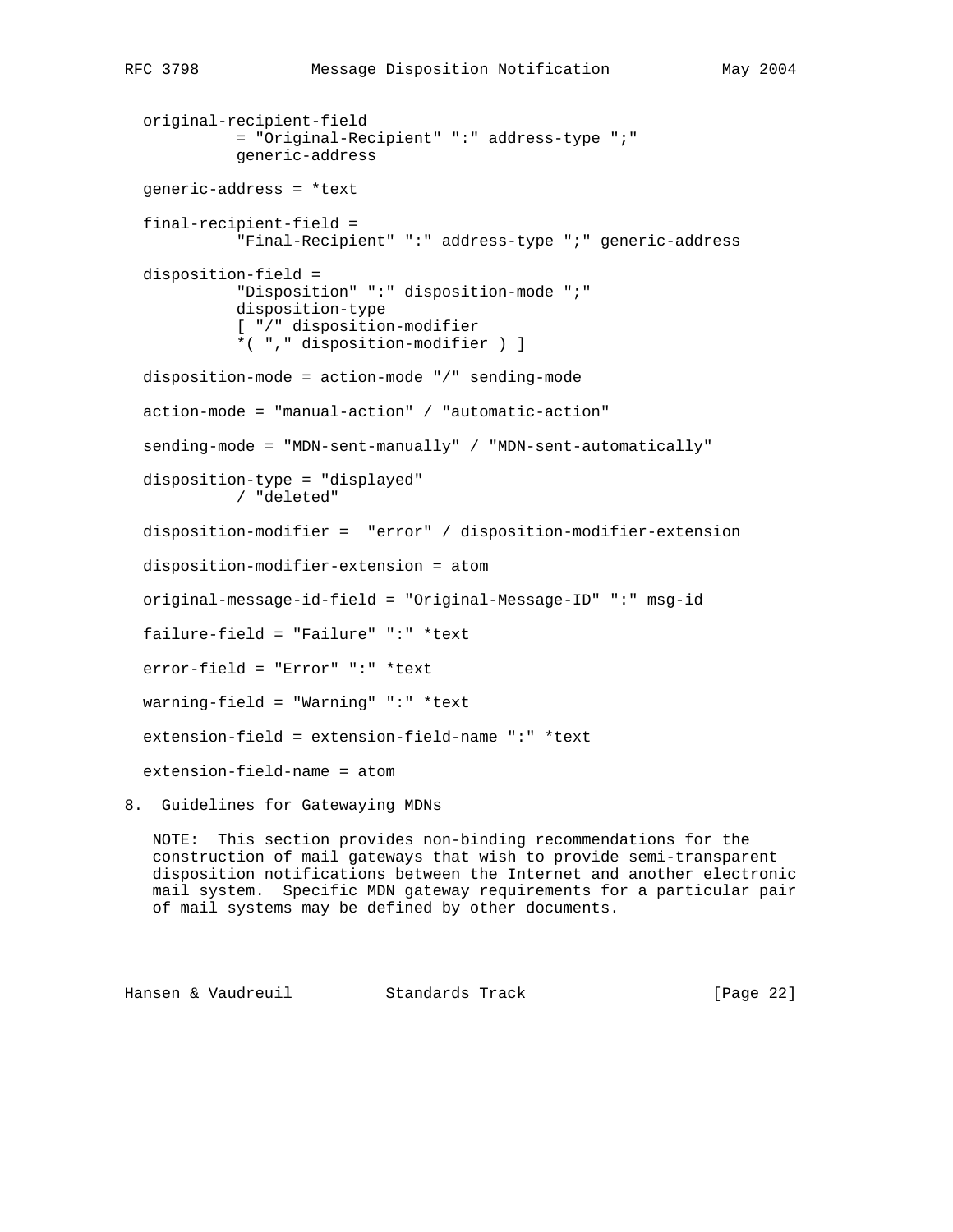#### 8.1. Gatewaying from other mail systems to MDNs

 A mail gateway may issue an MDN to convey the contents of a "foreign" disposition notification over Internet Mail. When there are appropriate mappings from the foreign notification elements to MDN fields, the information may be transmitted in those MDN fields. Additional information (such as might be needed to tunnel the foreign notification through the Internet) may be defined in extension MDN fields. (Such fields should be given names that identify the foreign mail protocol, e.g., X400-\* for X.400 protocol elements).

 The gateway must attempt to supply reasonable values for the Reporting-UA, Final-Recipient, and Disposition fields. These will normally be obtained by translating the values from the foreign notification into their Internet-style equivalents. However, some loss of information is to be expected.

 The sender-specified recipient address and the original message-id, if present in the foreign notification, should be preserved in the Original-Recipient and Original-Message-ID fields.

 The gateway should also attempt to preserve the "final" recipient address from the foreign system. Whenever possible, foreign protocol elements should be encoded as meaningful printable ASCII strings.

 For MDNs produced from foreign disposition notifications, the name of the gateway MUST appear in the MDN-Gateway field of the MDN.

8.2. Gatewaying from MDNs to other mail systems

 It may be possible to gateway MDNs from the Internet into a foreign mail system. The primary purpose of such gatewaying is to convey disposition information in a form that is usable by the destination system. A secondary purpose is to allow "tunneling" of MDNs through foreign mail systems in case the MDN may be gatewayed back into the Internet.

 In general, the recipient of the MDN (i.e., the sender of the original message) will want to know, for each recipient: the closest available approximation to the original recipient address, and the disposition (displayed, printed, etc.).

 If possible, the gateway should attempt to preserve the Original- Recipient address and Original-Message-ID (if present) in the resulting foreign disposition report.

Hansen & Vaudreuil **Standards Track** [Page 23]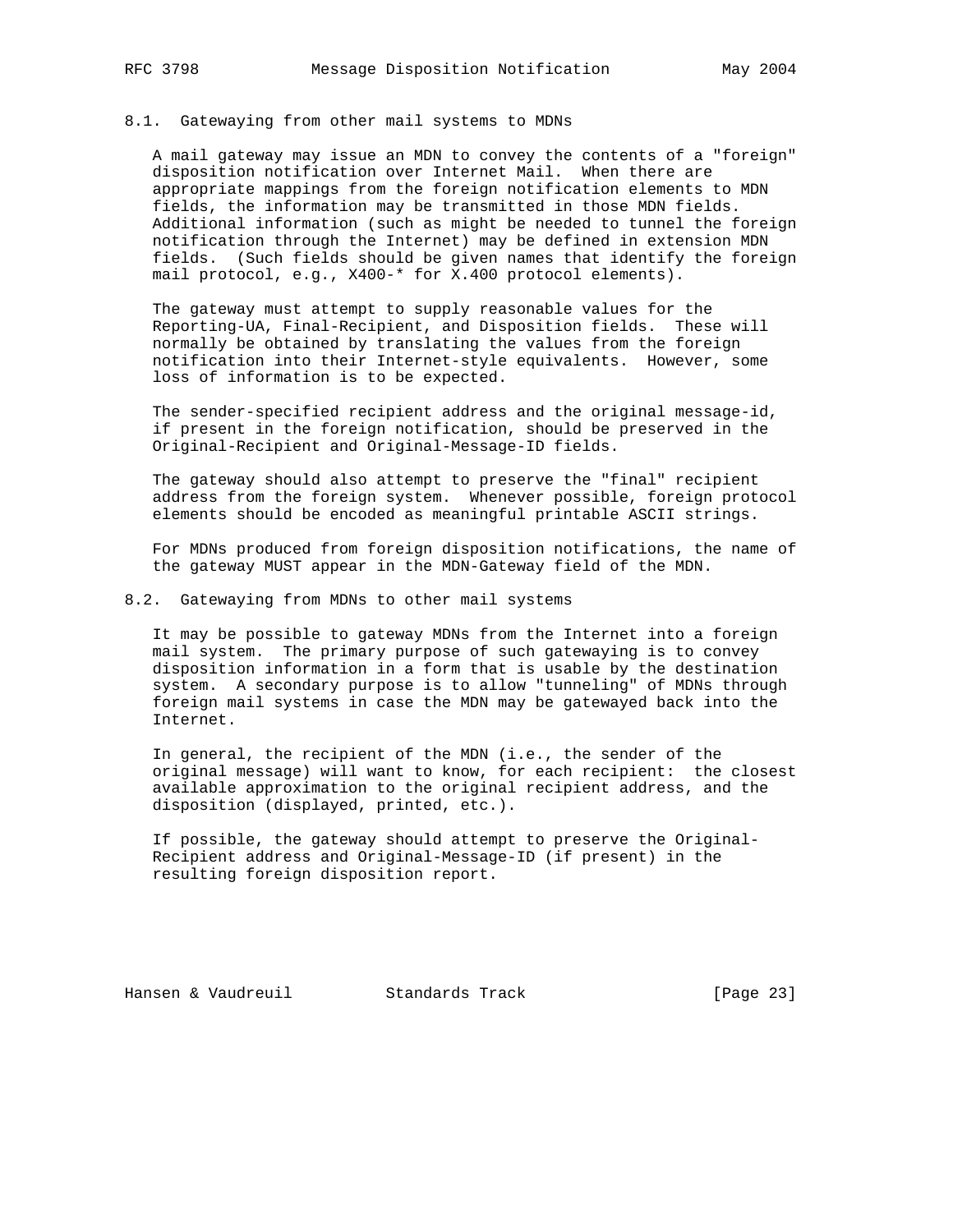If it is possible to tunnel an MDN through the destination environment, the gateway specification may define a means of preserving the MDN information in the disposition reports used by that environment.

8.3. Gatewaying of MDN-requests to other mail systems

 By use of the separate disposition-notification-to request header, this specification offers a richer functionality than most, if not all, other email systems. In most other email systems, the notification recipient is identical to the message sender as indicated in the "from" address. There are two interesting cases when gatewaying into such systems:

- 1) If the address in the disposition-notification-to header is identical to the address in the SMTP "MAIL FROM", the expected behavior will result, even if the disposition-notification-to information is lost. Systems should propagate the MDN request.
- 2) If the address in the disposition-notification-to header is different from the address in the SMTP "MAIL FROM", gatewaying into a foreign system without a separate notification address will result in unintended behavior. This is especially important when the message arrives via a mailing list expansion software that may specifically replace the SMTP "MAIL FROM" address with an alternate address. In such cases, the MDN request should not be gatewayed and should be silently dropped. This is consistent with other forms of non-support for MDN.
- 9. Example

 NOTE: This example is provided as illustration only, and is not considered part of the MDN protocol specification. If the example conflicts with the protocol definition above, the example is wrong.

 Likewise, the use of \*-type subfield names or extension fields in this example is not to be construed as a definition for those type names or extension fields.

 This is an MDN issued after a message has been displayed to the user of an Internet Mail user agent.

 Date: Wed, 20 Sep 1995 00:19:00 (EDT) -0400 From: Joe Recipient <Joe\_Recipient@example.com> Message-Id: <199509200019.12345@example.com> Subject: Disposition notification To: Jane Sender <Jane\_Sender@example.org> MIME-Version: 1.0

Hansen & Vaudreuil Standards Track [Page 24]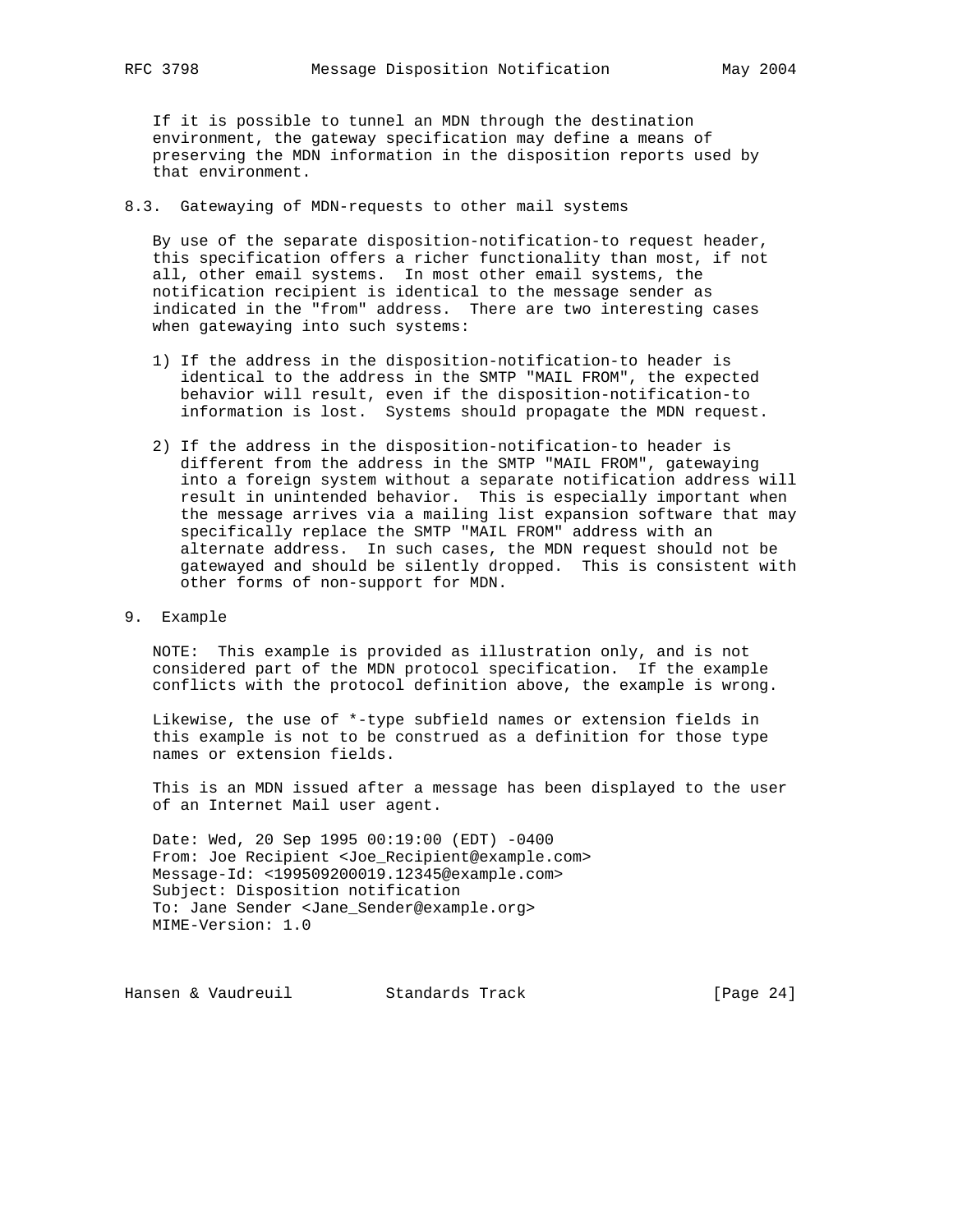Content-Type: multipart/report; report-type=disposition-notification; boundary="RAA14128.773615765/example.com"

--RAA14128.773615765/example.com

 The message sent on 1995 Sep 19 at 13:30:00 (EDT) -0400 to Joe Recipient <Joe\_Recipient@example.com> with subject "First draft of report" has been displayed. This is no guarantee that the message has been read or understood.

 --RAA14128.773615765/example.com content-type: message/disposition-notification

 Reporting-UA: joes-pc.cs.example.com; Foomail 97.1 Original-Recipient: rfc822;Joe\_Recipient@example.com Final-Recipient: rfc822;Joe\_Recipient@example.com Original-Message-ID: <199509192301.23456@example.org> Disposition: manual-action/MDN-sent-manually; displayed

 --RAA14128.773615765/example.com content-type: message/rfc822

[original message optionally goes here]

--RAA14128.773615765/example.com--

# 10. IANA Considerations

 This document specifies three types of parameters that must be registered with the Internet Assigned Numbers Authority (IANA).

 The forms below are for use when registering a new parameter name for the Disposition-Notification-Options header, a new disposition modifier name, or a new MDN extension field. Each piece of information required by a registration form may be satisfied either by providing the information on the form itself, or by including a reference to a published, publicly available specification that includes the necessary information. IANA MAY reject registrations because of incomplete registration forms or incomplete specifications.

 To register, complete the following applicable form and send it via electronic mail to <IANA@IANA.ORG>.

Hansen & Vaudreuil Standards Track [Page 25]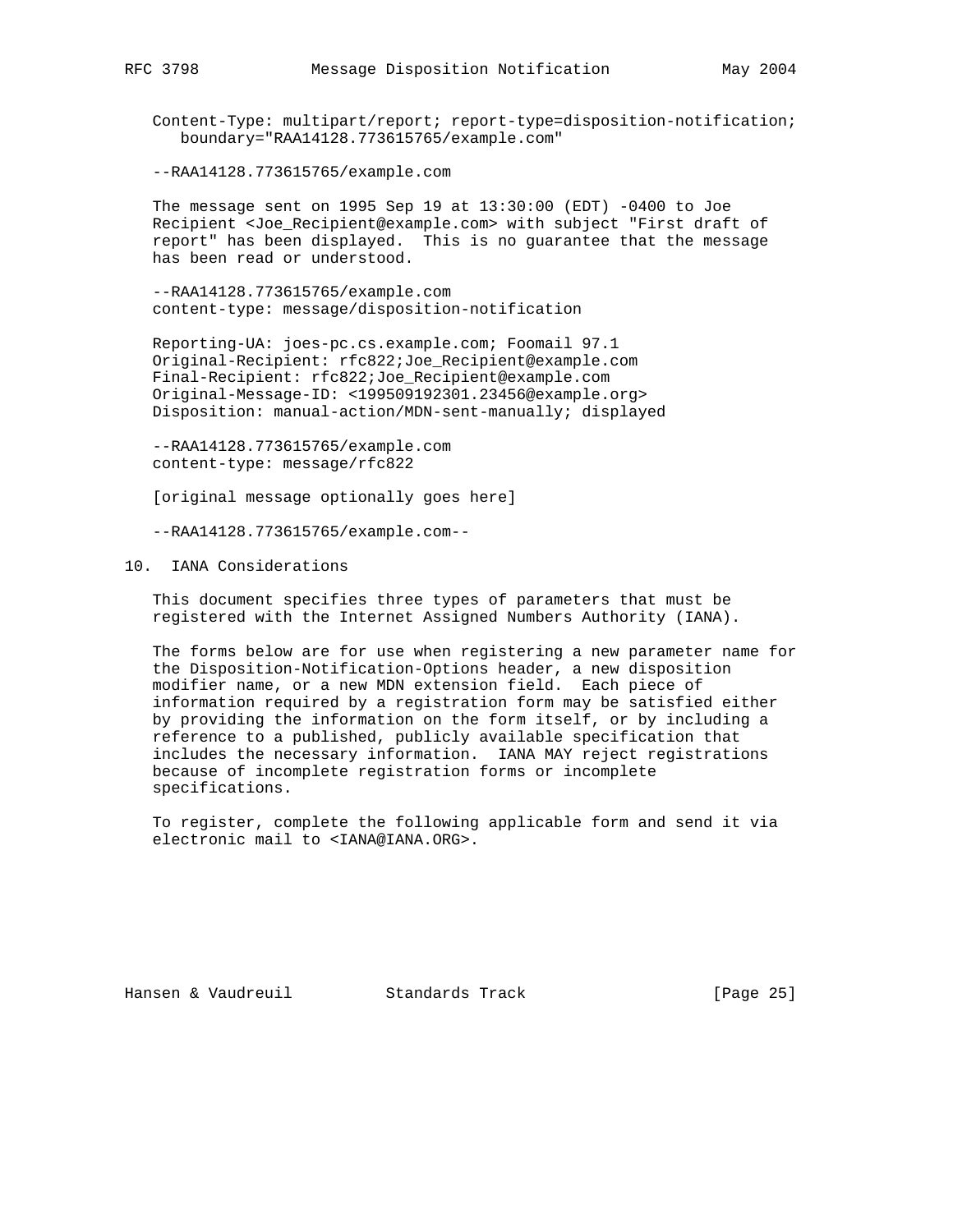10.1. Disposition-Notification-Options header parameter names

 A registration for a Disposition-Notification-Options header parameter name MUST include the following information:

- (a) The proposed parameter name.
- (b) The syntax for parameter values, specified using BNF, ABNF, regular expressions, or other non-ambiguous language.
- (c) If parameter values are not composed entirely of graphic characters from the US-ASCII repertoire, a specification for how they are to be encoded as graphic US-ASCII characters in a Disposition-Notification-Options header.
- (d) A reference to a standards track RFC or experimental RFC approved by the IESG that describes the semantics of the parameter values.
- 10.2. Disposition modifier names

 A registration for a disposition-modifier name (used in the Disposition field of a message/disposition-notification) MUST include the following information:

- (a) The proposed disposition-modifier name.
- (b) A reference to a standards track RFC or experimental RFC approved by the IESG that describes the semantics of the disposition modifier.
- 10.3. MDN extension field names

 A registration for an MDN extension-field name MUST include the following information:

- (a) The proposed extension field name.
- (b) The syntax for extension values, specified using BNF, ABNF, regular expressions, or other non-ambiguous language.
- (c) If extension-field values are not composed entirely of graphic characters from the US-ASCII repertoire, a specification for how they are to be encoded as graphic US-ASCII characters in a Disposition-Notification-Options header.

Hansen & Vaudreuil Standards Track [Page 26]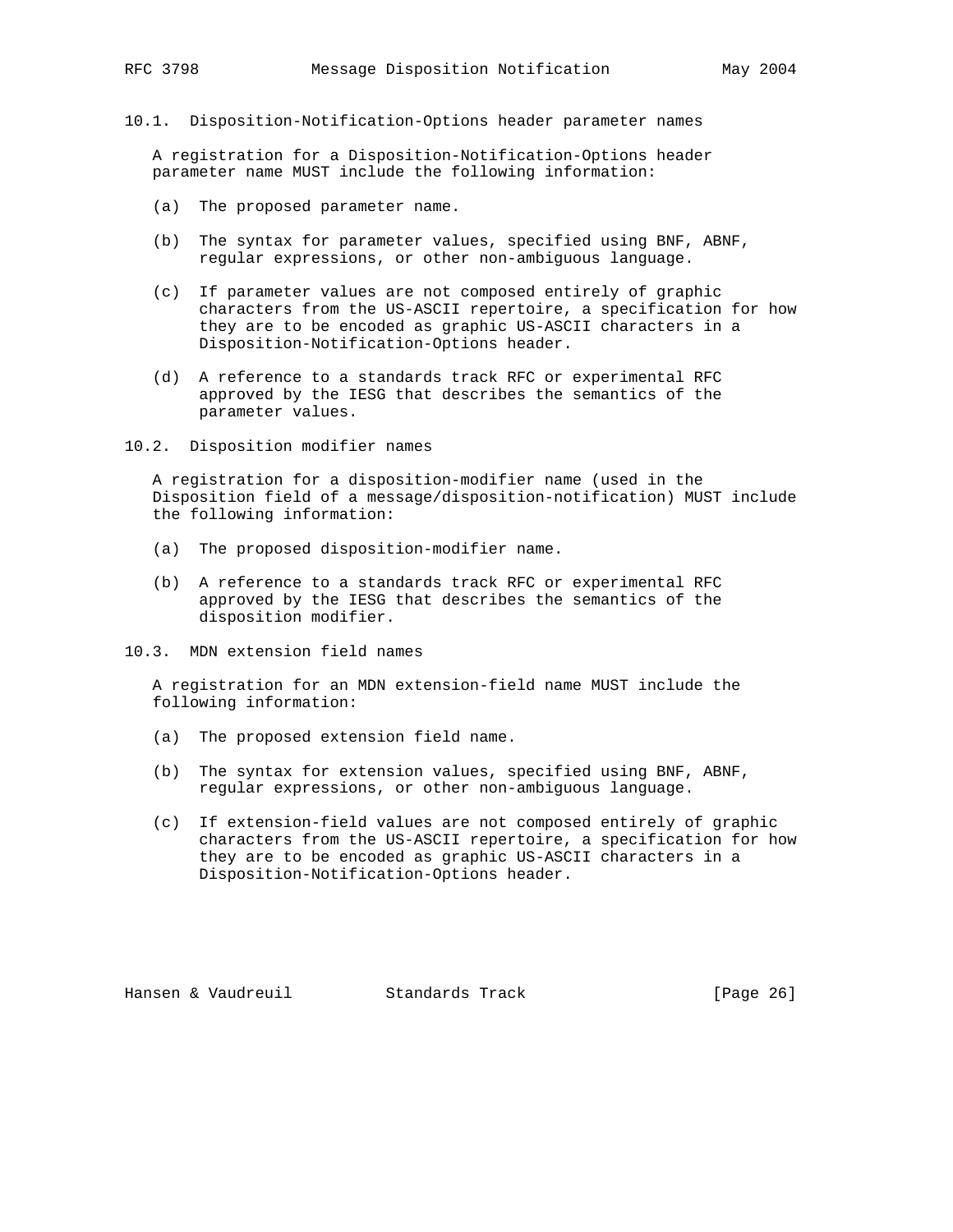- (d) A reference to a standards track RFC or experimental RFC approved by the IESG that describes the semantics of the extension field.
- 11. Acknowledgments

 This document is an updated version of the original document written by Roger Fajman. His contributions to the definition of Message Disposition Notifications are greatly appreciated.

 RFC 2298 was based on the Delivery Status Notifications document [RFC-DSN-FORMAT] by Keith Moore and Greg Vaudreuil. Contributions were made by members of the IETF Receipt Working Group, including Harald Alvestrand, Ian Bell, Urs Eppenberger, Claus Andri Faerber, Ned Freed, Jim Galvin, Carl Hage, Mike Lake, Keith Moore, Paul Overell, Pete Resnick, and Chuck Shih.

- 12. References
- 12.1. Normative References
	- [RFC-SMTP] Klensin, J., Ed., "Simple Mail Transfer Protocol", RFC 2821, April 2001.
	- [RFC-MSGFMT] Resnick, P., Ed., "Internet Message Format", RFC 2822, April 2001.
	- [RFC-MIME-BODY] Freed, N. and N. Borenstein, "Multipurpose Internet Mail Extensions (MIME) Part One: Format of Internet Message Bodies", RFC 2045, November 1996.
	- [RFC-MIME-MEDIA] Freed, N. and N. Borenstein, "Multipurpose Internet Mail Extensions (MIME) Part Two: Media Types", RFC 2046, November 1996.
	- [RFC-MIME-HEADER] Moore, K., "MIME (Multipurpose Internet Mail Extensions) Part Three: Message Header Extensions for Non-ASCII Text", RFC 2047, November 1996.
	- [RFC-REPORT] Vaudreuil, G., "The Multipart/Report Content Type for the Reporting of Mail System Administrative Messages", RFC 3462, January 2003.
	- [RFC-DSN-SMTP] Moore, K., "Simple Mail Transfer Protocol (SMTP) Service Extension for Delivery Status Notifications", RFC 3461, January 2003.

|  | Hansen & Vaudreuil | Standards Track | [Page 27] |  |
|--|--------------------|-----------------|-----------|--|
|  |                    |                 |           |  |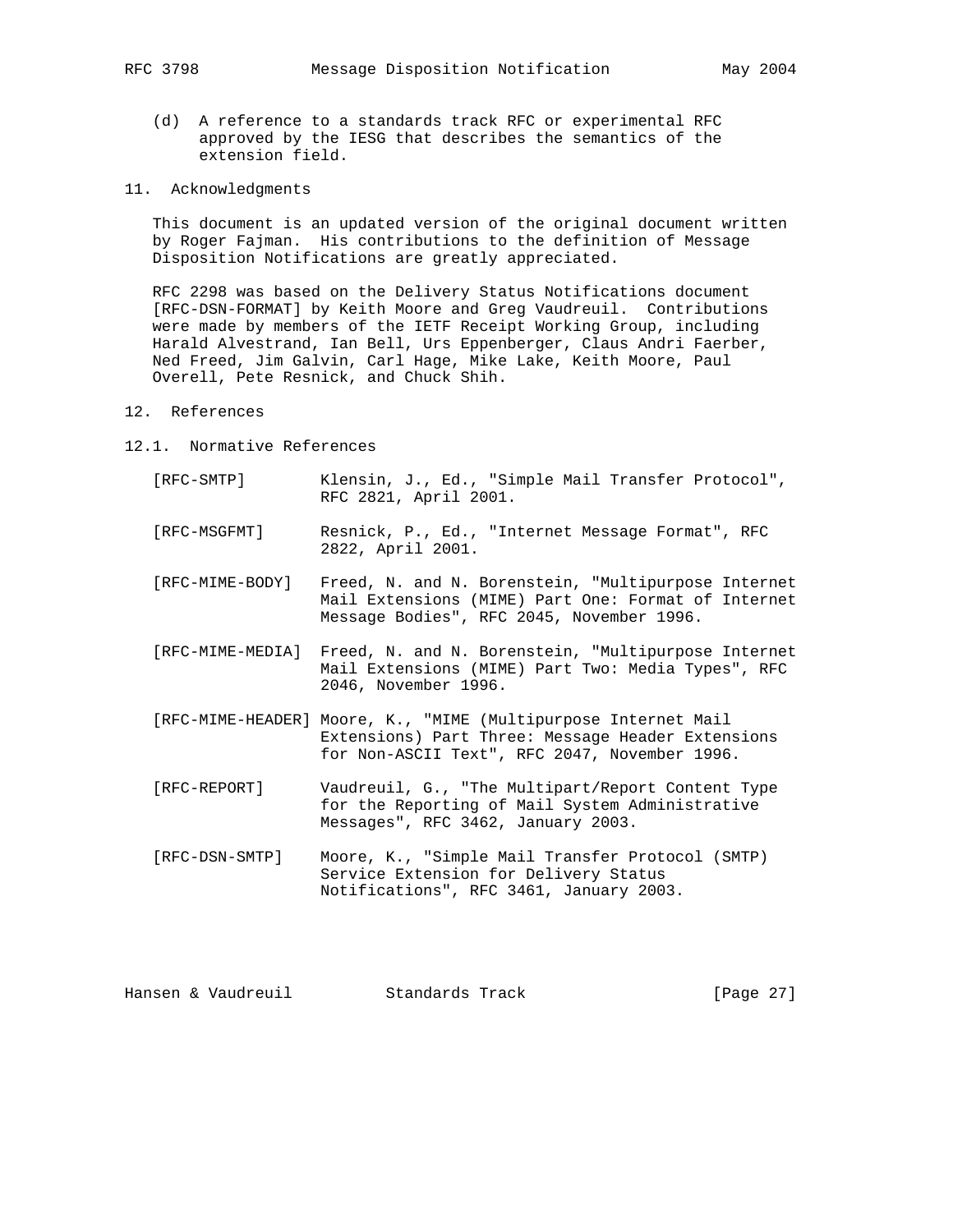- [RFC-DSN-FORMAT] Moore, K., and G. Vaudreuil, "An Extensible Format for Delivery Status Notifications (DSNs)", RFC 3464, January 2003.
- [RFC-KEYWORDS] Bradner, S., "Key Words for Use in RFCs to Indicate Requirement Levels", BCP 14, RFC 2119, March 1997.
- 12.2. Informative References
- [SEC-SERVICES] Hoffman, P., Ed., "Enhanced Security Services for S/MIME", RFC 2634, June 1999.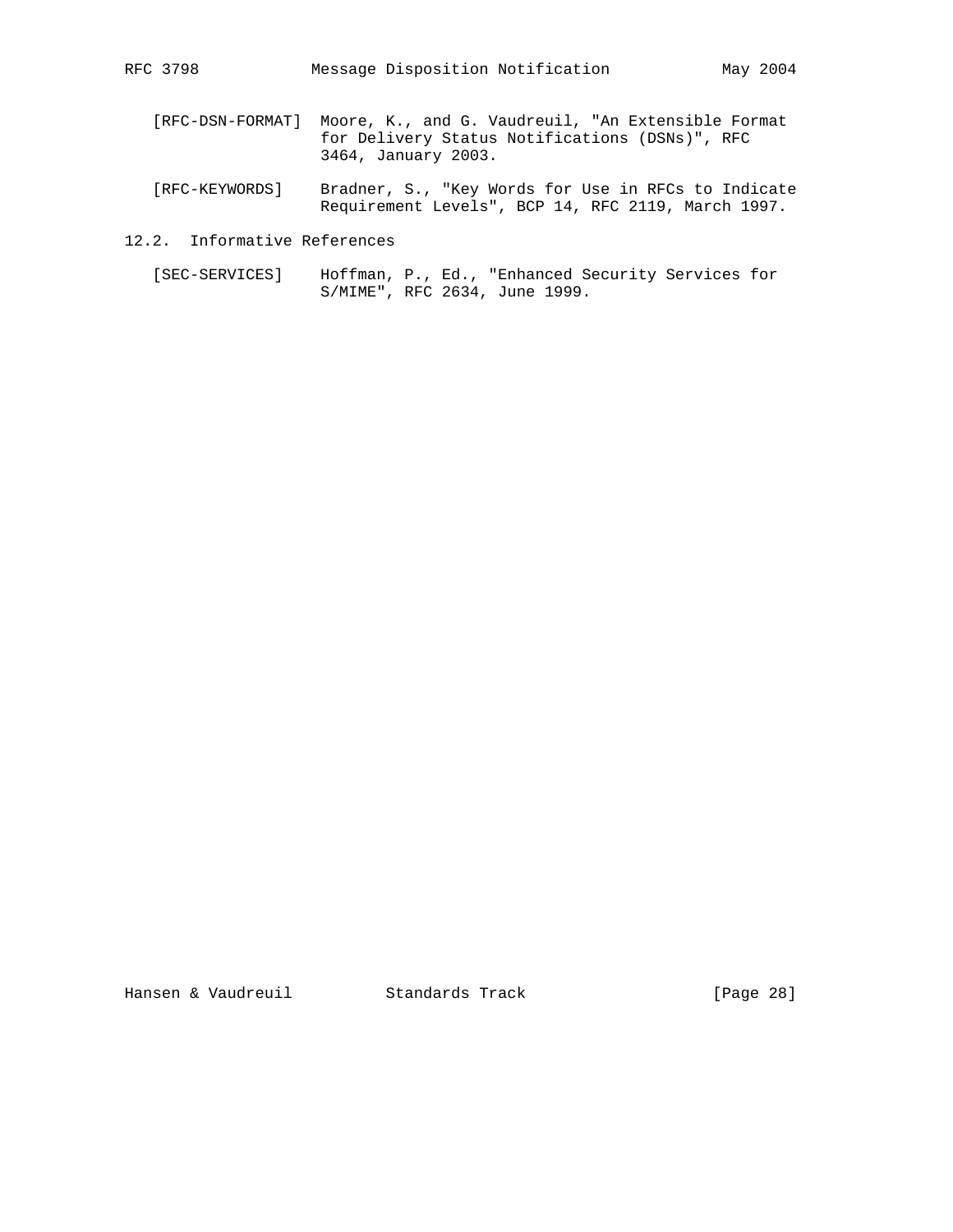Appendix A - Changes from RFC 2298

The document has new editors.

 The dispositions "denied", and "failed" were removed from the document reflecting the lack of implementation or usage at this time.

 The disposition modifiers "warning", "superseded", "expired", "mailbox-terminated" have not seen actual implementation. They have been deleted from this document. The extension modifier, as of yet unused, has been retained for future extension.

 General editorial cleanups include spelling, grammar, and consistency in usage of terms.

 The document has modified BNF for disposition notification options to eliminate the need for dummy values where not otherwise needed.

Authors' Addresses

 Tony Hansen AT&T Laboratories Middletown, NJ 07748 USA Voice: +1-732-420-8934 EMail: tony+rfc3798@maillennium.att.com

 Gregory M. Vaudreuil Lucent Technologies 7291 Williamson Rd Dallas, TX 75214 USA Voice: +1 214 823 9325 EMail: GregV@ieee.org